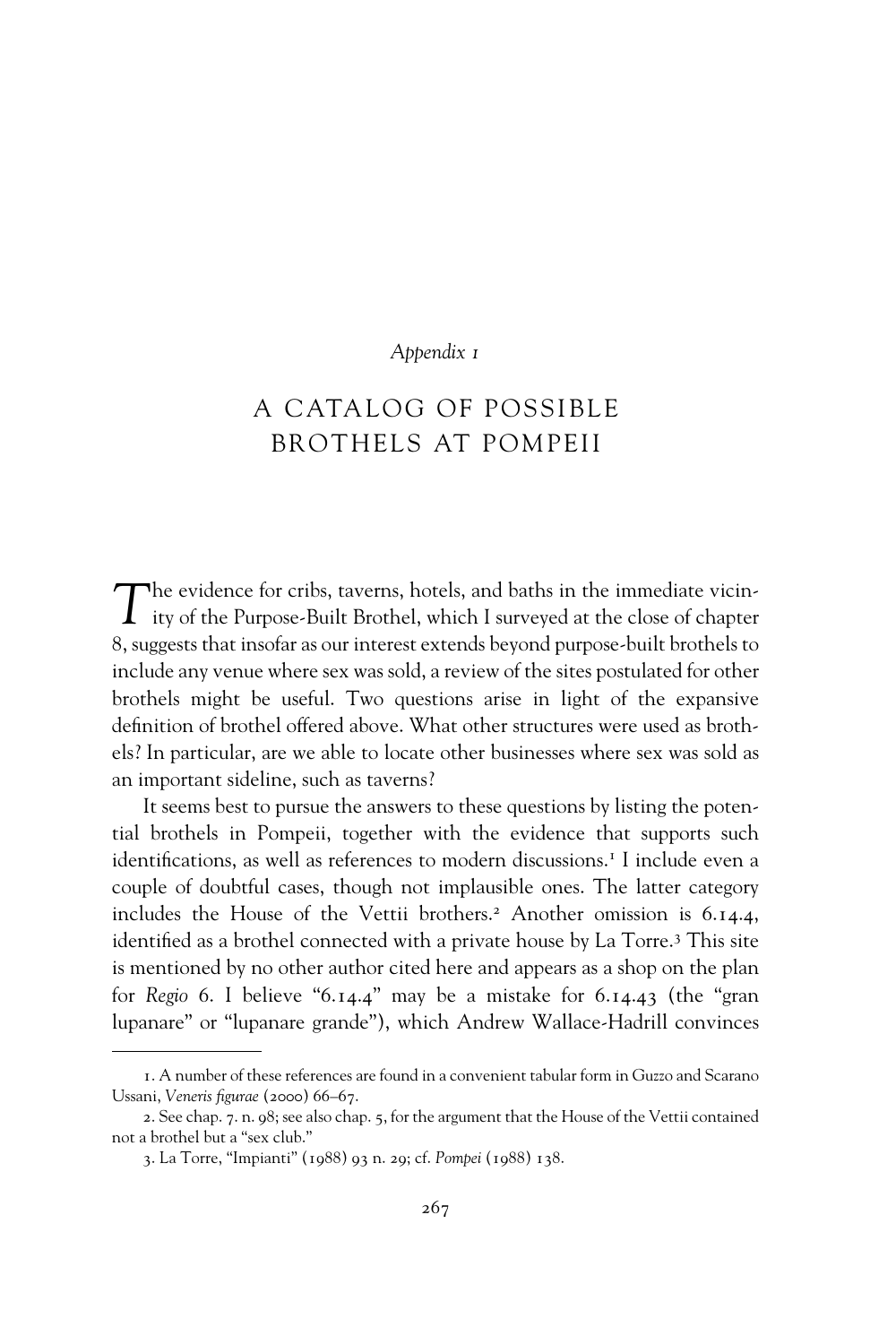me is unlikely to be a brothel, despite the presence of erotic graffiti (here evidently idle boasting/ribaldry) and (mythological) art: it is more likely to be a private house.4

The site 7.2.42, identified by Eschebach and Müller-Trollius as a brothel, also appears to be an error, judging from the fact that they fail to include it in their catalog.<sup>5</sup> I believe  $7.6.14 - 15$  are better classified as two adjacent cribs than as a brothel.<sup>6</sup> Three shops (?) (6.6.14–16), tentatively identified by Mazois in the early nineteenth century as a brothel on the basis of a nearby representation of a phallus, are rightly rejected as such by Pirson.7

Finally, recent excavations at Moregine (also known as Murecine), an area just to the south of the ancient city of Pompeii and well within any reasonable conception of its immediate hinterland or microregion, have turned up material of great interest.8 In November 2000 the skeletal remains of two adult women and three children were found in the context of an ancient *caupona.* One of the two women, aged about thirty, was discovered wearing several items of jewelry, including a gold and silver bracelet shaped into the form of a serpent with the remarkable inscription "dom<i>nus ancillae suae" ("the master to his slave"). Pier Giovanni Guzzo and Vincenzo Scarano Ussani offer a series of possible explanations for this evidence, namely that the jewelry (which also includes a gold chain the authors show probably served to adorn the woman's nude torso) suggests that the slave woman played the role of sexual partner for her master, which seems very likely, or that of a sexual toy to be shared with his friends, which seems possible, or that of the tavern's mistress, who acted also as a procuress and perhaps a prostitute as well. If this last hypothesis were true, the *caupona* might be listed as a brothel. But there is no real evidence of prostitution here. The first, most likely hypothesis renders the other two, especially the last, less likely. We cannot moreover exclude the possibility that the woman and her companions found themselves in this locale in the midst of an attempt to flee the eruption of Vesuvius and so neither lived nor worked there.

This last example, however, offers a salutary reminder of the fact that our

<sup>4.</sup> Wallace-Hadrill, p.c. See also Savunen, *Women* (1997) 112. This site has been studied in recent years by teams from the University of Nijmegen: see Mols and De Waele, "Rapporto" (1998); Peterse, "Secondo rapporto" (2000).

<sup>5.</sup> Eschebach and Müller-Trollius, *Gebäudeverzeichnis* (1993) 491; cf. 258, 262.

<sup>6.</sup> See chap. 7.

<sup>7.</sup> Mazois, *Ruines* 2 (1824/38) 84; Pirson, *Mietwohnungen* (1999) 33 with n. 127.

<sup>8.</sup> Guzzo and Scarano Ussani, "Schiava" (2001) is my source for the information in this paragraph. Moregine is about 600 meters to the south of the *Porta Stabiana.* For the archaeological context, see Mastroroberto, "Quartiere" (2001); on the jewelry, see D'Ambrosio, "Monili" (2001). See also the essays in De Simone and Nappo, *Mitis Sarni Opes* (2000).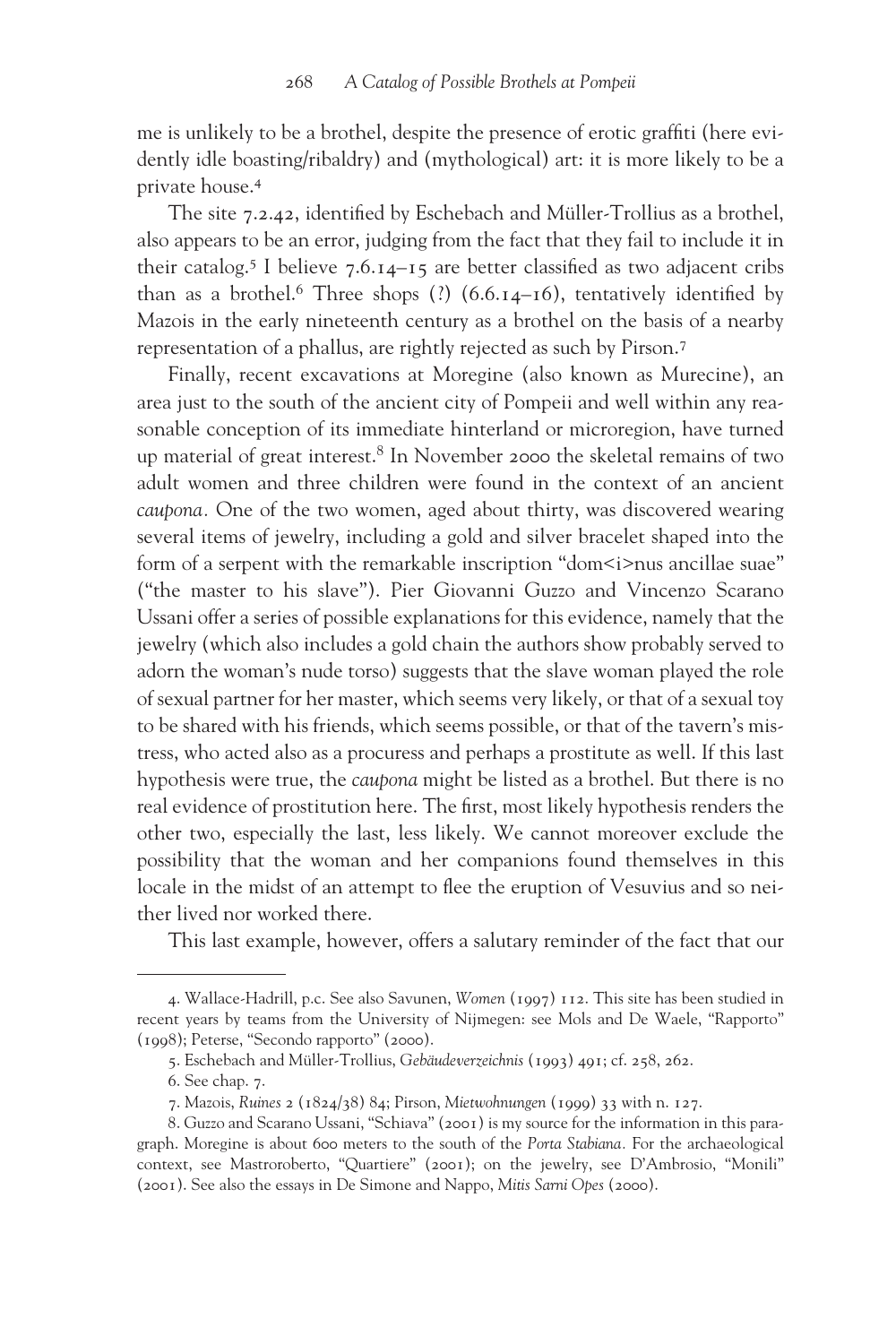knowledge of Roman brothels is susceptible to change. Investigation of the physical remains of brothels, which for Pompeii is in its infancy,9 may well result in a shorter or longer list of brothels. Again, the list includes only brothels that have already been identified. As with the *cellae meretriciae*, it is possible that (re)excavation, or at minimum adequate surveying, will yield some useful information about brothels. A project of this kind would be a valuable step toward the difficult goal of developing a more satisfactory typology of these establishments Without close attention to the physical remains, the enterprise of brothel-identification at Pompeii cannot proceed very far. Even so, wild optimism about discovering unknown brothels or even confirming suspected ones, is not justified.<sup>10</sup> Though I remain steadfast in my purpose, set forth at the beginning of this book, not to catalog "new" brothels, that is, brothels not previously identified in the scholarship, simply in order to suggest to the reader that such establishments can indeed be tracked down and identified, I offer an example of a possible brothel at 1.8.1, a *caupona* that sports an upstairs as well as graffiti referring to a woman offering fellatio and to another charging two *asses* for sex.11

I refer to the works of the brothel-writers by their last names or, in a few cases, by the title of their publications, in the text of this catalog.12 Here is an alphabetical list of abbreviated forms: Cantarella, *Pompei* (1998); *Corpus Topographicum Pompeianum* (*CTP*) 2 (1983), 3a (1986),13; Della Corte, *Case*<sup>3</sup> (1965)14; DeFelice, *Roman Hospitality* (2001); Dierichs, *Erotik* (1997); Eschebach, *Entwicklung* (1970); Eschebach and Müller-Trollius, *Gebäudeverzeichnis* (1993); La Torre, "Impianti" (1988)15; *Pompei* (1988)16; *Pompei:*

<sup>9.</sup> The treatment of the Purpose-Built Brothel by Clarke, *Looking at Lovemaking* (1998) 196–206, virtually stands alone as an intelligent discussion of an ancient brothel. To be sure, Clarke's focus is on the erotic art downstairs and one could wish for more description, especially of the upstairs.

<sup>10.</sup> See below in the text and chap. 10.

<sup>11.</sup> CIL 4.8185. Della Corte, Case<sup>3</sup> (1965) 323–24, identifies this establishment as a tavern that sold fruit; Eschebach and Müller-Trollius, *Gebäudeverzeichnis* (1993) 42–43, as a "*thermopolium*" (on this word, see n. 24). Other places to look for "new" brothels are 6.1.1, 6.1.2–4, 6.2.3–5, 30–31, and 6.14.28.

<sup>12.</sup> Other works are given in abbreviated form in the notes.

<sup>13.</sup> The *CTP*, esp. volume 2, restates earlier identifications, whether as brothels or not. Nevertheless, it is a resource of great value and so I have included reference to it here.

<sup>14.</sup> In what follows, I attempt to render Della Corte's vague and, I fear, inconsistent descriptive terminology in the following way: "ammezzato" = small room; "annessi" = side or back rooms; "cenacoli" = suites.

<sup>15.</sup> La Torre describes some brothels with the vague "connessi ad edifici di ristoro," which I render as "associated with food/drink service."

<sup>16.</sup> I refer to the "Indirizzario" ("Address-Book") in this work.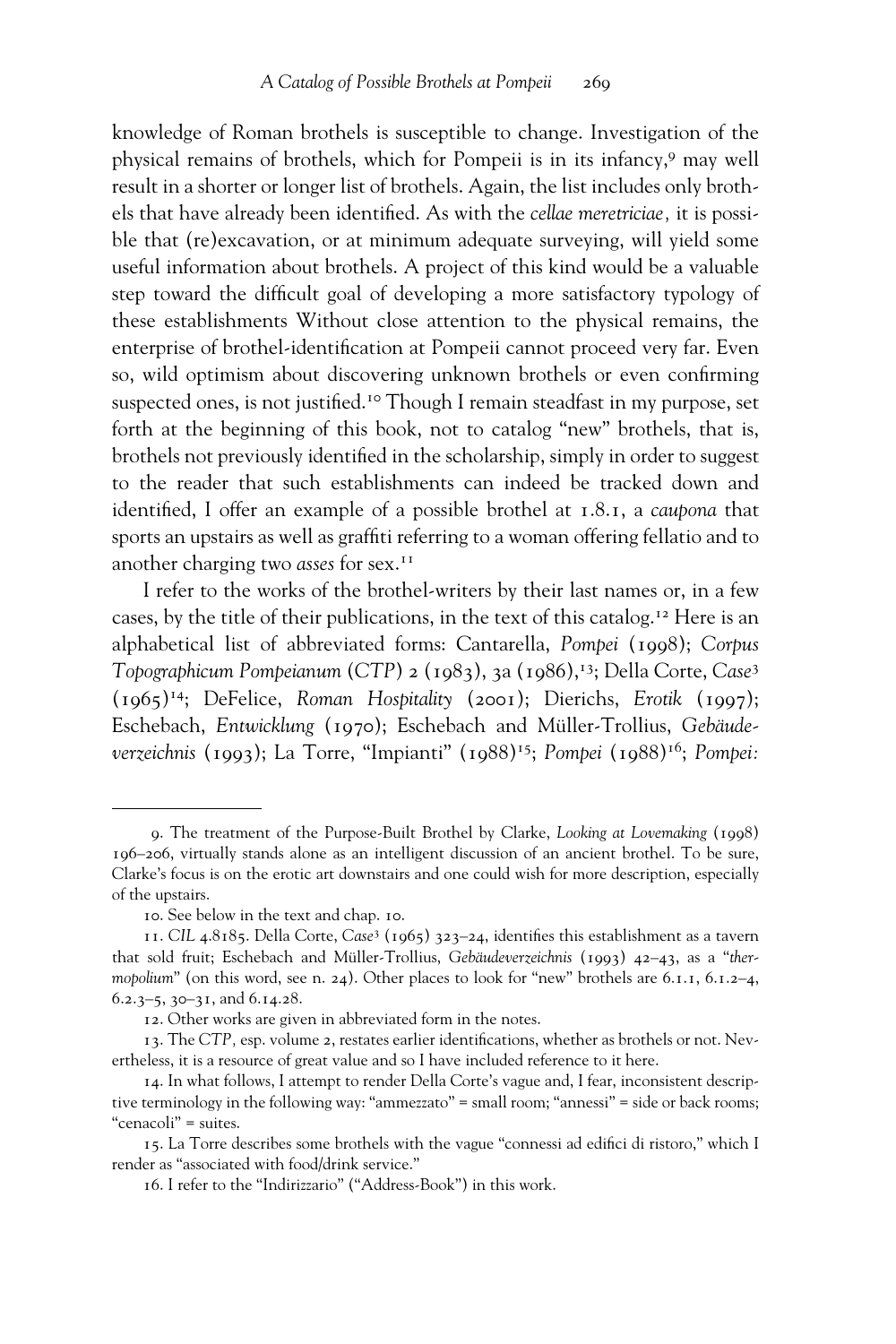*Pitture e Mosaici (PPM)*17; Savunen, *Women* (1997); Wallace-Hadrill, "Public Honour and Private Shame" (1995). Full citations of all of these works are either in the bibliography or the list of abbreviations.

1. 1.2.17–19.<sup>18</sup> YFE: 1869.<sup>19</sup> "Proprietors": Demetrius and Helpis Afra.<sup>20</sup> Tavern. Layout includes small rooms upstairs; a sculpture [?] of an erect phallus found on an exterior wall. Della Corte 272 ("*caupona-lupanar*": 1.2.18–19); Eschebach, 117, 174 (same address as Della Corte)<sup>21</sup>; CTP 2.225 (same address as Della Corte); *CTP* 3a.4 (= 1.2.18); La Torre, 93 n. 29 (= 1.2.19, associated with food/drink service); *Pompei* 105; Eschebach and Müller-Trollius  $17-18$  (statue of Venus); Wallace-Hadrill, 61 n. 71 (= 1.2.18), plausible, on the basis of a cluster of "hic futui" graffiti: see CIL 4.3926–43, esp. 3935 and 3942 ("hic futui" type); Dierichs 77–78; DeFelice 106 ("no evidence"), 184–85 (= 1.2.18–19). *PPM* 1.37–46 (= 1.2.17, 18–19). Two gardens: a small one in back entered from the *tablinum* and a peristyle garden to the E of the atrium contained statuary, including a marble statuette of Venus found in a "shrine-like structure."<sup>22</sup> This establishment appears to fit the subtype of the *caupona* with a brothel upstairs and/or in back: see below.

Context.23 Next door: 1.2.16 (private house); 1.2.20 (possible brothel [cat. no. 2]). Across: 1.3.29 (private house).

22. Jashemski, *Gardens* 2 (1993) 23–24 (= 1.2.17).

<sup>17.</sup> *PPM* is the great multivolume encyclopedia of Pompeian physical remains: Pugliese Carratelli, *Pompei: Pitture e Mosaici* (1990–1999).

<sup>18.</sup> In this place I give the address supplied by Eschebach and Müller-Trollius, *Gebäudeverzeichnis* (1993) noting differences registered by others after citing their respective works. They usually do not provide justifications for such changes, so that in some cases at least simple error cannot be ruled out. Exceptions to this practice occur with the possible doublet brothels: see nos. 20, 23, 27. On the general problem with addresses in Pompeii, see now Franklin, *Pompeis Difficile Est*  $(2001)$   $4-6$ .

<sup>19.</sup> The "YFE" is the year of first excavation, as given by Eschebach and Müller-Trollius in *Gebäudeverzeichnis.* In some cases, of course, this is the only year of excavation. For a small number of cases where no date is given, I use the date from a building next door, which is perhaps not always reliable.

<sup>20.</sup> Proprietors are often identified as such on the basis of electoral inscriptions, that is, inscriptions that communicate recommendations for candidates for public office. Unfortunately, they are of little use in identifying the occupants of any given location: Mouritsen, *Elections* (1988) 18–19, 21; Mouritsen, "Campaigning" (1999) esp. 518.

<sup>21.</sup> Eschebach's brothel-identification is cautiously accepted by Gulino, *Implications* (1987) 32–34.

<sup>23.</sup> This information derives from the entries in Eschebach and Müller-Trollius, *Gebäudeverzeichnis* (1993). I give the entries for next-door neighbors as well as for those that are located more or less directly across the street.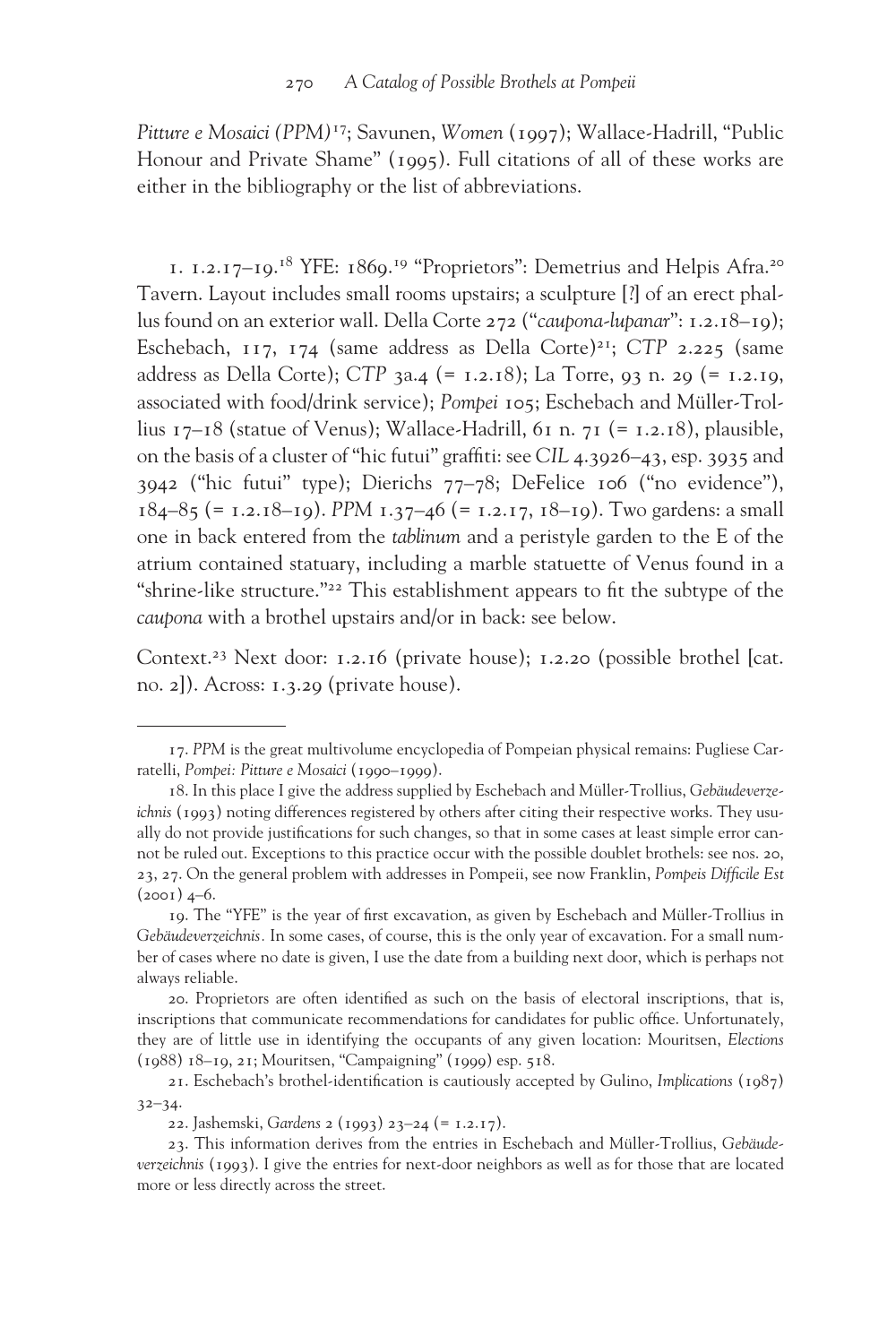2. 1.2.20–21. YFE: 1869. "Proprietors": Innulus and Papilio (or Pollius or Minius). Tavern. Layout includes masonry benches for visitors, small rooms upstairs, *biclinium* in garden; "thermopolium" at 1.2.21.<sup>24</sup> Wall paintings of Bacchus and Fortuna; erotic graffiti. Della Corte  $273-74$ ; Eschebach 117, 175 (= 1.2.20)25; *CTP* 2.225 ("*caupona-lupanar*"); La Torre 93 n. 29 (= 1.2.20, associated with food/drink service); *Pompei* 105; Eschebach and Müller-Trollius 18,  $491$ ; Wallace-Hadrill 61 n. 71 (= 1.2.20), plausible, on the basis of a cluster of "hic futui" inscriptions: see *CIL* 4.3926–43, esp. 3935 and 3942 ("hic futui" type); Dierichs 77; DeFelice 106–7: hotel occasionally used for venal sex, but not a brothel, 185–86. Note that the same epigraphs are used to identify the possible brothel next door, cat. no. 1. *PPM* 1.47–48. Garden at the rear with a masonry *biclinium.*<sup>26</sup>

Context. Next door: 1.2.19 (possible brothel [cat. no. 1]); 1.2.22 (shop). Across: (unexcavated).

3. 1.7.13–14. YFE: 1927. "Proprietor": Masculus. Tavern. Side/back rooms upstairs and downstairs. Painting of Priapus. Della Corte identifies as *caupona*, not brothel. Della Corte 319–20; Eschebach 119, 17527; *CTP* 2.229 (*caupona*); *CTP* 3a.12; La Torre (= 1.7.14; connected with food/drink service); *Pompei* 109; Eschebach and Müller-Trollius 41; Wallace-Hadrill 53, with 61 n. 72: no grounds for identification as a brothel; Dierichs  $77$ ; DeFelice  $108-11$ : no evidence for a brothel, 195. *PPM* 1.728–29 (= 1.7.13).

Context. Next door: 1.7.12 (private house); 1.7.15 (shop [sign painters' shop]). Across: 1.8.15–16 (*caupona* and private house).

4. 1.9.11–12. YFE: 1953. "Proprietor": Sex. Pompeius Amarantus and/or Q. Mestrius Maximus.28 *CTP* 2.231 distinguishes brothel at 1.9.12 from *caupona* next door, as does *CTP* 3a.16 (but see note on 11). Not in La Torre. *Pompei* 110; Eschebach and Müller-Trollius 50: *caupona* at 1.9.11; DeFelice

<sup>24. &</sup>quot;*Thermopolium*": The reader will note that this usage was discredited by Kleberg, *Hôtels* (1957) 24–25, though it remains popular. See also the more recent criticism of the term by Wallace-Hadrill, "Public Honour and Private Shame" (1995) 45–46.

<sup>25.</sup> Gulino, *Implications* (1987) 34–36, accepts Eschebach's identification, thinking this is "likely" to be a brothel.

<sup>26.</sup> Jashemski, *Gardens* 2 (1993) 24 (= 1.2.20).

<sup>27.</sup> Gulino, *Implications* (1987) 49–51, accepts this identification by Eschebach.

<sup>28.</sup> Because address labels on *amphorae* found on-site, and not just epigraphic evidence from walls, contain the name Sex. Pompeius Amarantus, it is actually rather likely that he was the operator of the *caupona* in its final years: Fulford and Wallace-Hadrill, "House of Amarantus" (1995–96) 101.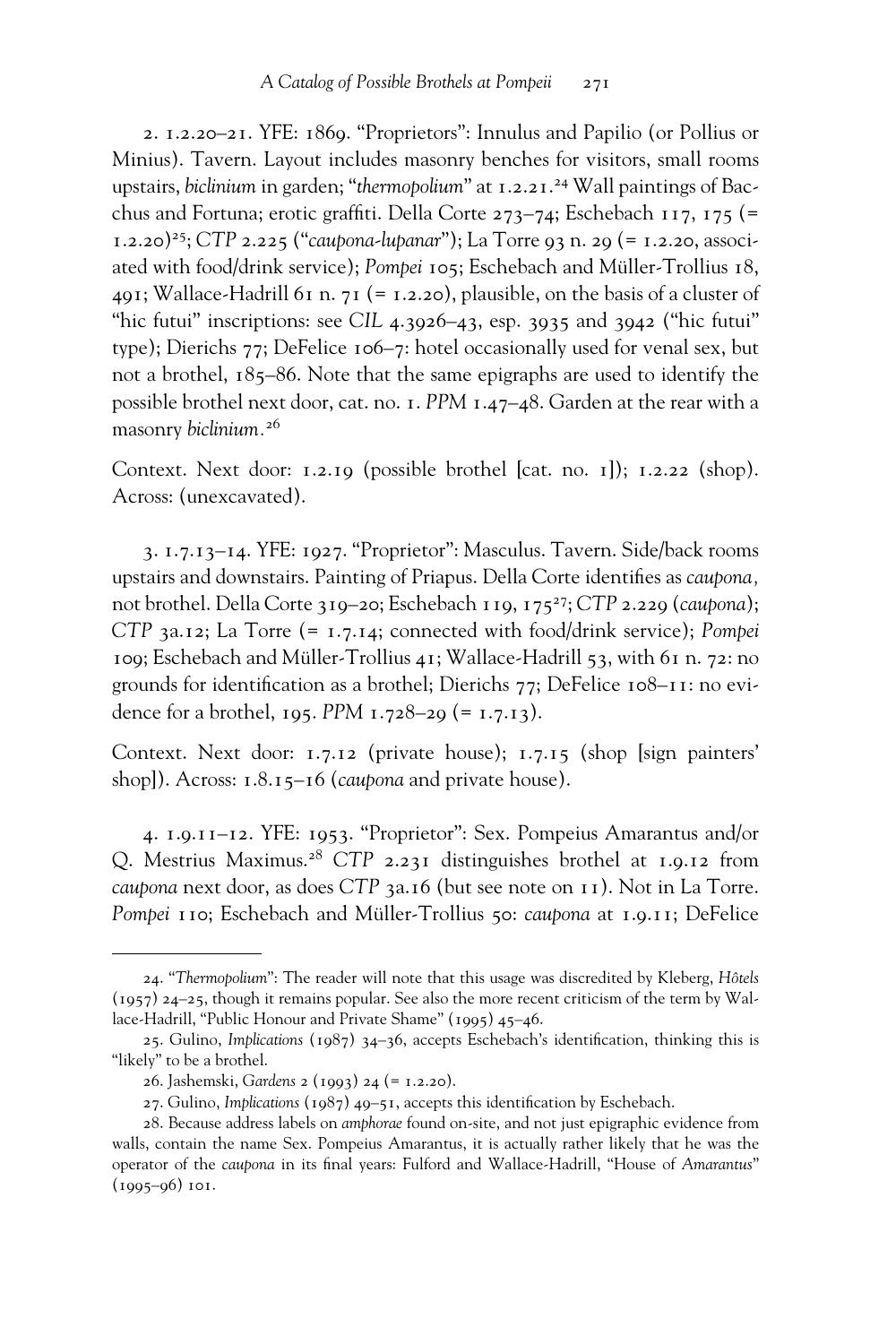199–200. The brothel and *caupona* were operated together at least in the final years of the city, and there is reason to think that both "houses" were connected from a very early stage. Recent reexamination of the remains, which has been careful and extensive, has shown the construction of a series of upper-level rooms over the peristyle of 11 in a late phase of the development of this complex, the use of room 12.4 as a stable, and employment of the *atrium* that this room opens upon (12.2) as a storage facility mostly for *amphorae* that were full. Empties were stashed in the garden next door at 11.5, which also contained benches that were evidently used in connection with some form of entertainment, possibly cockfights. The wine in question was served at the bar facing the street in 11. Archaeologists have discovered on-site the remains of thrushes (considered delicacies by the Romans), blackbirds, sheep, and domestic fowl, as well as some shellfish, complemented by a series of charred food waste that includes various fruits, nuts, and grains.<sup>29</sup>

The excavators believe that in the final stages of the complex the southern part of 12 functioned as a service annex to the commercial usage of the southern part of 11, while parts of both "houses" had gone to seed. The evidence for occupation at the time of the eruption in 79 is mixed to the point of contradictory, a situation which may be explained by continuing seismic activity between 62 and 79. The authors do not directly raise the question of whether some of the space in the northern parts of both houses was used for the purpose of lodging in connection with the tavern itself (which appears to have been nonfunctional in 79), let alone examine the issue of brothelidentification, but these are preliminary reports.<sup>30</sup> *PPM* 2.150–71 (= 1.9.12). Each part had a garden; the one for 11 was used for storage of empty *amphorae* and so forth (see above), while 12 had a peristyle garden in the rear.31

Context. Next door: 1.9.10: private house; 1.9.13: private house. Across: 1.17.2–3: hotel (?).

5. 1.10.5. YFE: 1932. No proprietor. Upstairs suites; erotic graffiti: CIL 4.8357–61, esp. 8357b (a price of 10 *asses*) and 8361 (a reference to fellatio).32

<sup>29.</sup> For these details, see the preliminary summary of excavation finds by Fulford and Wallace-Hadrill, "House of *Amarantus*" (1995–96); also the important follow-up in Fulford and Wallace-Hadrill, "Unpeeling Pompeii" (1998). Also of great value, especially for some of the details that follow, is Berry, "Domestic Life" (1997). For an examination of the pre-Roman levels on the site, see the excellent treatment in Fulford and Wallace-Hadrill, "Pre-Roman Pompeii" (1999).

<sup>30.</sup> See also Gulino, *Implications* (1987) 56–58; Berry, "Unpeeling Pompeii" (1998) 62–68.

<sup>31.</sup> Jashemski, *Gardens* 2 (1993) 45 (separate listings for each part).

<sup>32.</sup> In his forthcoming publication of the inscriptions from the *Insula del Menandro* (1.10), Dr. Antonio Varone offers new readings for *CIL* 4.8359 and 8361. The new version of the former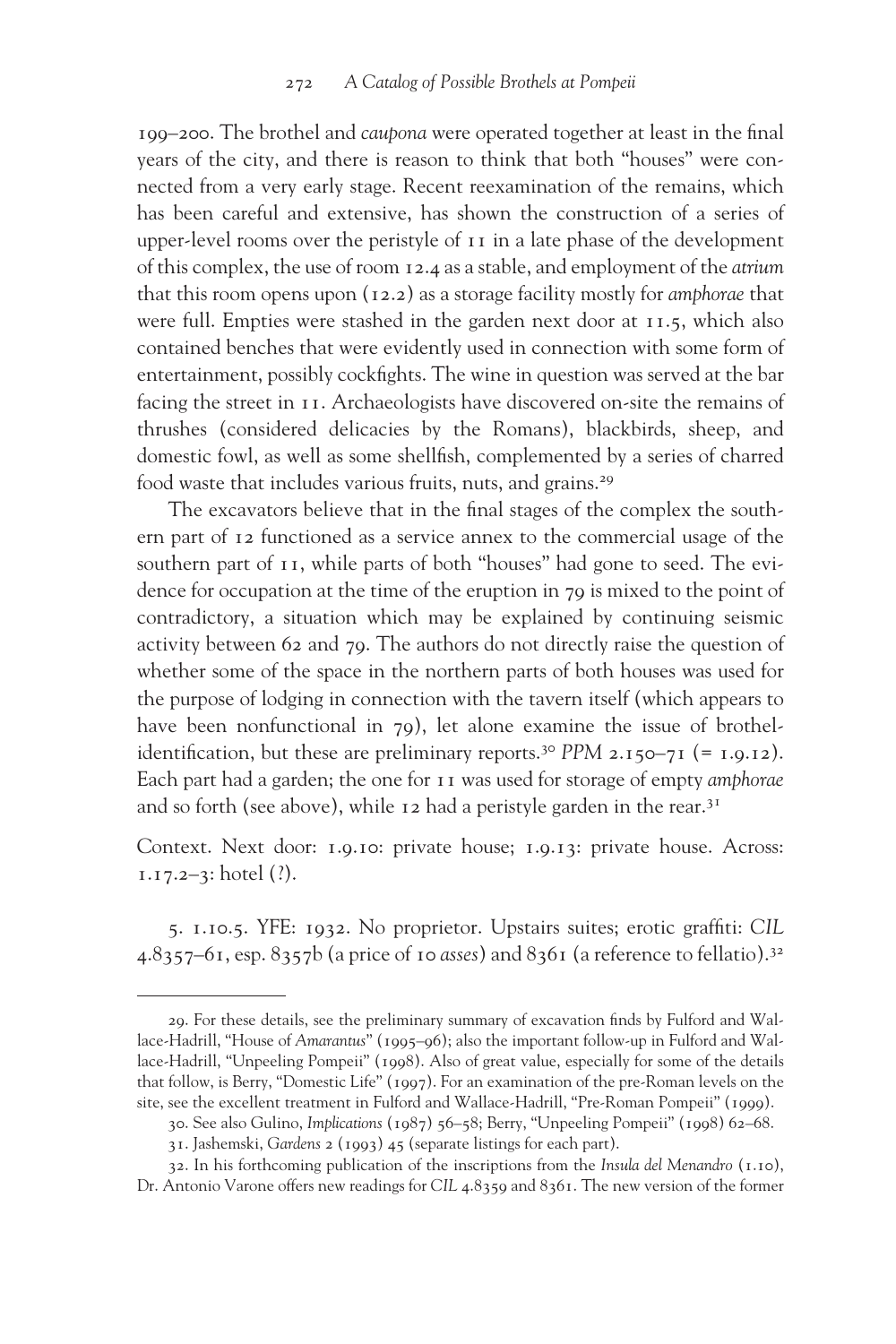Della Corte 299 (= 1.10.5–6); *Pompei* 110; Eschebach 120, 175; La Torre 93 n. 29 (connected with private house); Eschebach and Müller-Trollius, 54; not in Wallace-Hadrill; part of the *Insula of the Menander.*<sup>33</sup> No entry in *PPM.*

Context. Next door: 1.10.4 (private house); 1.10.6 (workshop [marble workers' ?]). Across: 1.6.15 (private house).

6. 1.10.10–11. YFE: 1933. "Proprietor": Ti. Claudius Eulogos. *CTP* 2.232, 3a.18 (= 1.10.11): private residence. Eschebach and Müller-Trollius 56. Erotic graffiti: *CIL* 4.8393 (a price of 5 *asses*?), 8394 (Naereia or Nereia: 2 *asses*),  $8400, 8404, 8408a-c$ ; part of the Insula of the Menander.<sup>34</sup> The erotic graffiti appear to refer to client(s), plus one or two prices. *PPM* 2.433–99. Four-sided peristyle garden behind the *atrium.*<sup>35</sup> The house is then of the familiar *atrium*/peristyle type, with a number of small *cellae* lining both rooms.36 If it was indeed converted to a brothel,<sup>37</sup> this establishment would be the largest known at Pompeii, larger even than the Purpose-Built Brothel, especially given the presence of a second floor, now reconstructed around the peristyle.

Context. Next door: 1.10.9 (workshop); 1.10.12 (workshop or public latrine [?]). Across: 1.3.28 ("*thermopolium*"); 1.3.29 (private house).

7. 1.11.10–12. YFE: 1953. "Proprietors": Euxinus and Iustus, or Euxinus and Phoenix. Tavern. Jashemski identified this as a brothel.<sup>38</sup> CTP 2.232, 3a.20 (= 1.11.10–11): *caupona.* Eschebach and Müller-Trollius 59–60

34. The alternative names Naereia and Nereia are proposed by Dr. Antonio Varone in his forthcoming edition of the inscriptions from the *Insula del Menandro.* The older reading was Nebris; for Nebris, see *CIL* 4.5118, 5145, 5146. On the *insula,* see also Berry, *Unpeeling Pompeii*  $(1998)$  22–25.

35. Jashemski, *Gardens* 2 (1993) 50.

36. Many inns and restaurants at Pompeii have features usually associated with high-end *domus;* the same may have been true of Ostia as well. See chaps. 8 and 10.

37. In his exemplary publication of the building, Ling, *Insula of the Menander* 1 (1997) 197–211, does not canvass this possibility.

38. Jashemski, *Gardens* 1 (1979) 175. The idea is cautiously accepted by Gulino, *Implications*  $(1987)$  63–65.

does not affect the argument here; in the latter case, his suggestion that the numerical indicators, which had been ignored by Della Corte, amount to a scorecard for acts of fellatio might actually support the case for a brothel. My thanks to Dr. Varone for sharing this information with me.

<sup>33.</sup> A brothel also according to A. De Vos and M. De Vos, *Pompei* (1982) 89, who throw in the *caupona* at 1.10.2–3 for good measure, as do La Rocca and De Vos, *Pompei*<sup>2</sup> (1994) 180. See also Ling, *Insula of the Menander* 1 (1997) 41–42, who is cautious about the status of 1.10.5 as a brothel (148). Kunst, "Dach" (2000) 301 n. 95, accepts this as a brothel. Pirson, *Mietwohnungen*  $(1999)$  55 (see also 212) identifies this as a *cenaculum*; he rejects its characterization as a brothel because it fails to meet all three of Wallace-Hadrill's criteria. On the *Insula of the Menander,* see also Berry, *Unpeeling Pompeii* (1998) 22–25.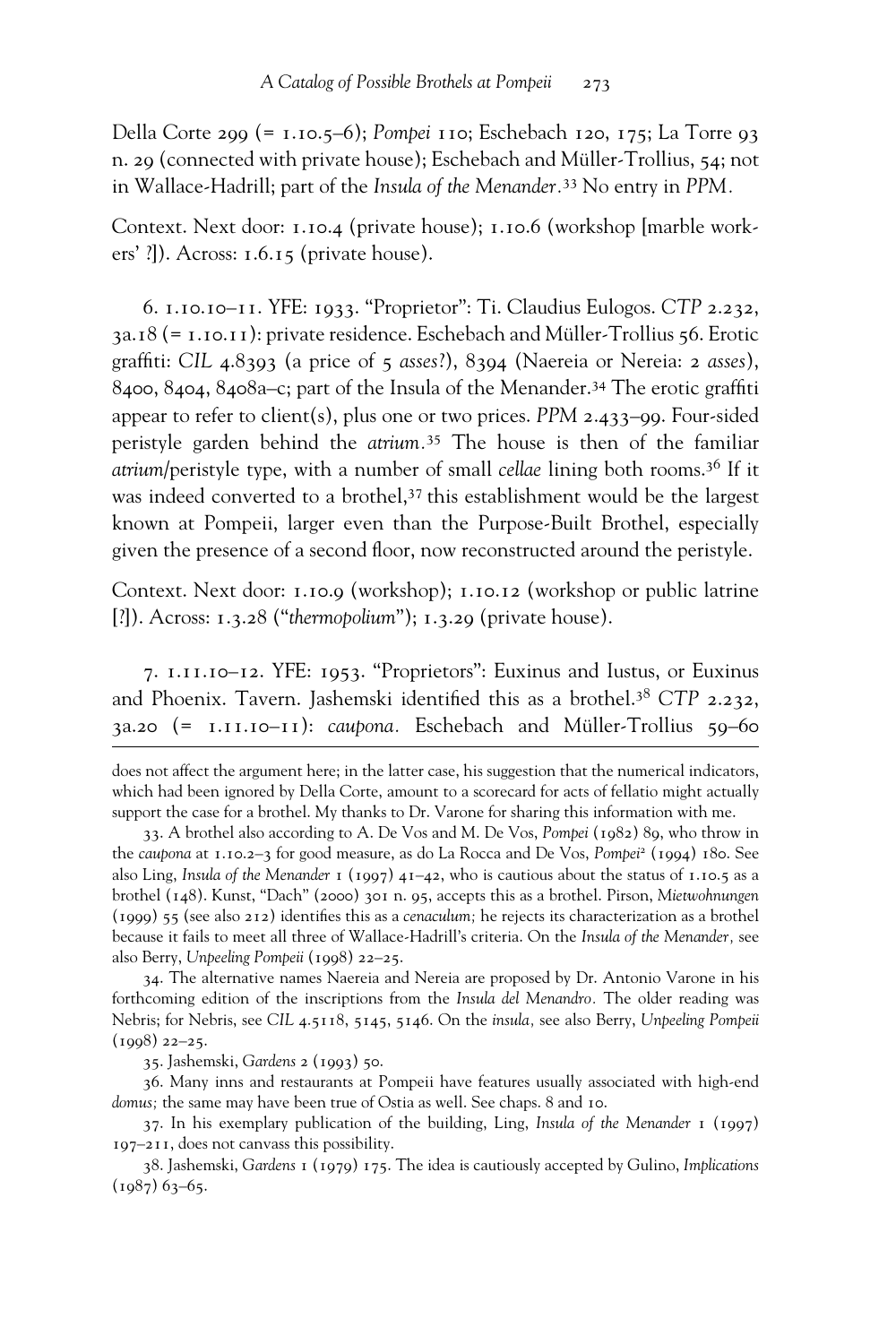(*caupona*); DeFelice 124, 203–4 (painting of Priapus; two erotic graffiti: CIL 4.9847–48). *PPM* 2.570–92 (= 1.11.10–11 [*caupona*], 1.11.12 [house of the *caupo*]. Large garden, directly accessible from street, that contained "a colorfully painted little room," stairs leading evidently to upstairs accommodations, altars and apparatus for sacrifice, trees, vines, and a couple of semi-embedded *dolia* used to ferment the must, while behind 12 there was a large open area informally planted as a vineyard, containing statuary, including a marble statuette of Venus.39

Context. Next door: 1.11.9 (back door to private house); 1.11.13 (private house). Across: 1.16.4 (private house); 1.16.5 (private house).

8. 1.12.5. YFE: 1914. "Proprietor": Lutatius. Tavern. *CTP* 2.233; 3a.22 (*caupona*). Eschebach and Müller-Trollius 63–64 (*caupona*); DeFelice, 124–25, 206–7 (*caupona* with prostitutes working in it; graffito with a price: *CIL* 4.8454—Firma, 2 *asses;* at *CIL* 4.4259, a woman of that name is listed for 3 *asses:* see cat. no. 11 below); cf. *CIL* 4.8449: fellatio. PPM 2.735–46. Small open area at the rear of the lodgings.40

Context. Next door: 1.12.4 (shop/workshop); 1.12.6 (private house). Across: 3.2.2 (shop); 3.2.3 (workshop/dwelling) (neither are completely excavated).

9. 2.1.1, 13. YFE: 1915. "Proprietor": Hermes. Tavern. Della Corte 366 (*caupona*). *CTP* 2.234; 3a.40 (*caupona*). Eschebach and Müller-Trollius 85 ("*thermopolium*"*-caupona*); DeFelice 125, 213–14: possible brothel because of design (multiple rooms), presence of graffiti (*CIL*  $4.8473, 8475$ ). *PPM*  $3.1-4$ . Small garden at the rear of the lodgings area behind the tavern.<sup>41</sup>

Context. Next door: 2.1.2 (private house); 2.1.12 (cult complex). Across: 3.4.1a (tavern); 1.13.4–6 (dwelling/workshop).

10. 5.1.13. YFE: 1875. "Proprietor": Salvius. Tavern. *CTP* 3a.70 ("*thermopolium*"); Eschebach and Müller-Trollius 124 (*popina*); DeFelice 126, 227–28 (*taberna*/popina with prostitutes working in it, multiple rooms, graffiti with prices). *CIL* 4.4023: Felic(u)la, 2 *asses,* 4024: Menander, 2 *asses* ("bellis

<sup>39.</sup> Jashemski, *Gardens* 2 (1993) 51–52, with separate entries for 1.11.10–11 and 12.

<sup>40.</sup> Jashemski, *Gardens* 2 (1993) 54. See also the description in Gulino, *Implications* (1987) 69–70.

<sup>41.</sup> Jashemski, *Gardens* 2 (1993) 75.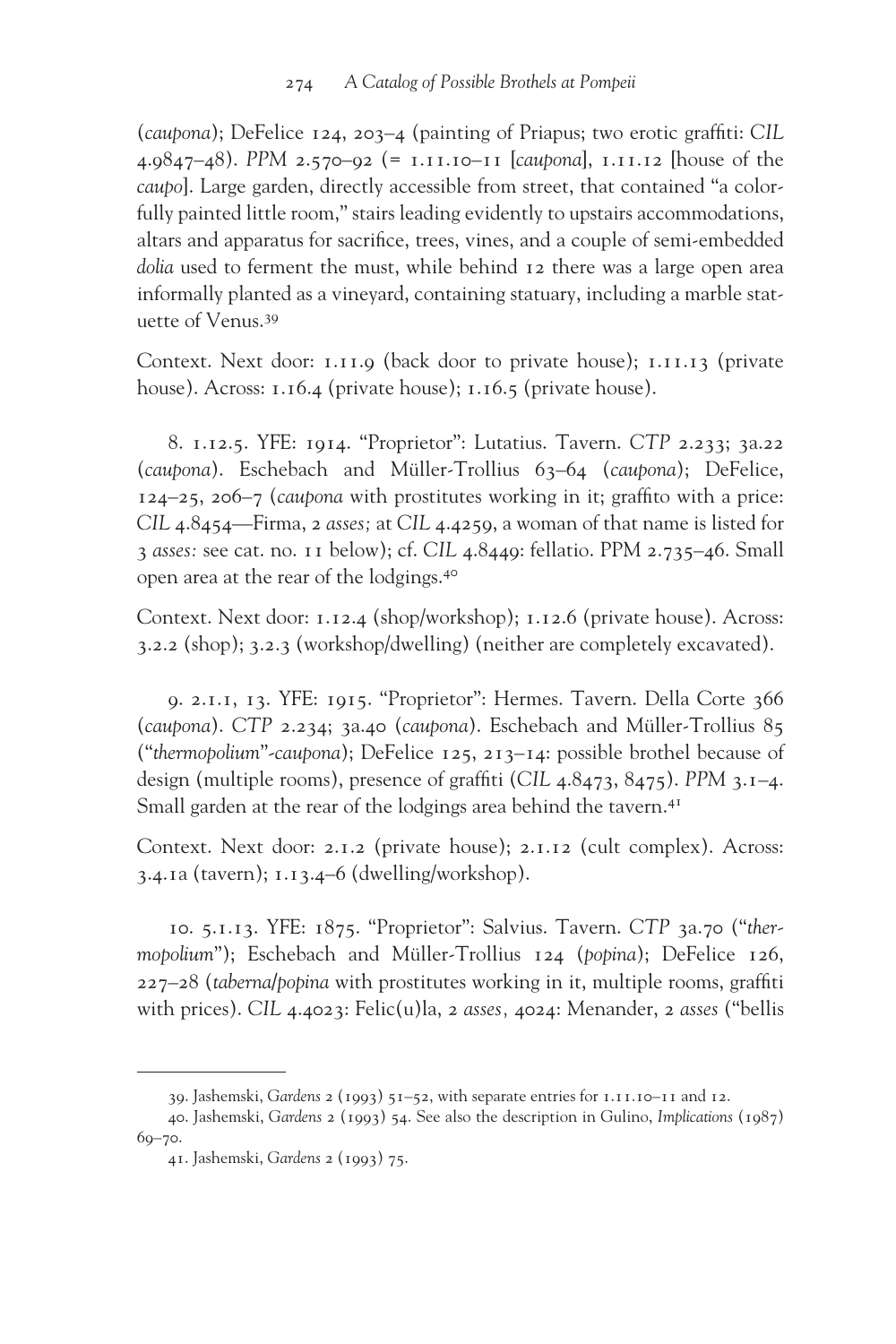moribus"), 4025: Successa ("bellis moribus"). A woman named Felic(u)la is implied to be a prostitute at *CIL* 4.2199, 2200, 8917. No entry in *PPM.*

Context. Next door: 5.1.12 (back door to private house); 5.1.14 (private house and bakery). Across: 6.14.28–32 (private house, *popina,* and bakery).

11. 5.2.B–C, D. YFE: 1880?/1882? "Proprietors": N. Fufidius Successus and/or N. Herennius Castus. Tavern. *CTP* 2.243 appears to regard as three separate private dwellings; cf. *CTP* 3a.72 (= 5.2.C–D), whose plan suggests the address(es) should be given as B, C–D. Eschebach and Müller-Trollius 134–35 (B–C, "*thermopolium*" with lodgings; D, row house); DeFelice 126, 229  $(= 5.2.C–D)$ : *tabernal popina* with erotic graffiti, multiple rooms; possibly functioned as a brothel. One of the graffiti shows prices: CIL 4.4259: Acria, 4 *asses*, Firma, 3 *asses,* Epafra, 10 *asses* (cf. 4.4264: cunnilingus with Rustica); one is of the "hic futui" type: *CIL* 4.4260. *PPM* 3.628–35 (= 5.2.D, i.e., no entry for B–C).

Context. Next door: 5.2.A (private house); 5.2.E (*caupona*). Across: 5.1.9 (back door to private house); 5.1.10 (back door to private house).

12. 6.10.1, 19. YFE:  $1827$ . See figures  $1-2$ . No proprietor. Tavern. Layout has a bar on street and small rooms in back. Erotic art.<sup>42</sup> Della Corte identifies as a *caupona-lupanar.* Della Corte 55–56 (= 6.10.1); Eschebach 132, 175; *CTP* 2.258; La Torre 93 n. 29 (= 6.10.19; connected with food/drink service); *Pompei* 133–34; Eschebach and Müller-Trollius 192; Wallace-Hadrill 53, with 61 n. 72: no grounds; DeFelice 111–14: not a brothel.43 *PPM* 4.1005–28 (=  $6.10.1$ ).

Context. Next door: 6.10.2 (possible brothel [cat. no. 13]); 6.10.18 ("*thermopolium*" with dwelling). Across: 6.8.23–24 (private house); 6.9.6–9 (private house).

13. 6.10.2. YFE: 1827. "Proprietor": Obellius (?) or Avellius (?) Firmus. Not in Della Corte (cf. 56: a *caupona* at 6.10.3–4); Eschebach 132, 175; *CTP*

<sup>42.</sup> On this see Clarke, *Looking at Lovemaking* (1998) 206–12; Clarke, *Art in the Lives of Ordinary Romans* (forthcoming), chap. 6.

<sup>43.</sup> See also Packer, "Inns at Pompeii" (1978) 46, 49; Clarke, *Looking at Lovemaking* (1998) 211–12; Guzzo and Scarano Ussani, *Veneris ‹gurae* (2000) 14. Clarke sees prostitution occurring only in one room (d). If he is right, 6.10.1, 19 would be a crib, according to my definition, and not a brothel.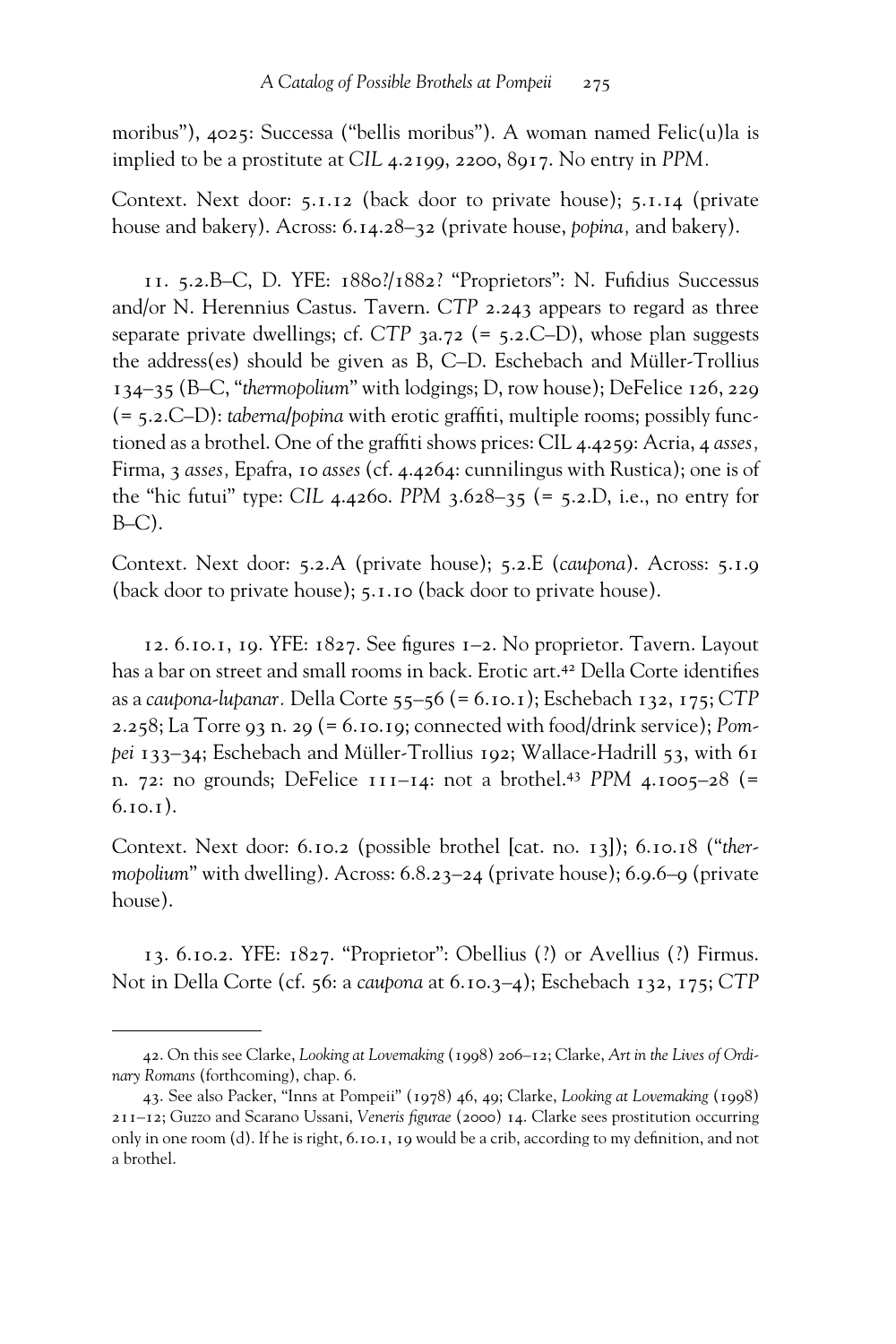2.258; La Torre 93 n. 29 (connected with private house); *Pompei* 133–34; Eschebach and Müller-Trollius 192–93; Wallace-Hadrill, 61 n. 73: dubious. *PPM* 4.1029–43. Small garden with a partial portico and a dining room in back.<sup>44</sup> Ranks as one of the weakest identifications: see cat. no. 21 as well.

Context. Next door: 6.10.1, 19 (possible brothel [cat. no. 12]); 6.10.3 ("*thermopolium*" with dwelling). Across: 6.8.23–24 (private house).

14. 6.11.5, 15–16. YFE: 1842. "Proprietor": Restituta. Tavern? Layout has suites upstairs; downstairs is a central room with four "cubicoli," as well as a few side/back rooms; Della Corte compares to the Purpose-Built Brothel. Erotic graffiti, some of which list prices: CIL  $4.1375-91$ ,  $4434-44$  (see  $4439$ : Pitane, 3 *asses;* 4441: Isidorus, 2 *asses.* Della Corte, 60–61 (= 6.11.16, the more usual listing); Eschebach 132 (= 6.11.4, 15–17), 175 (= 6.11.16); *CTP* 2.260 (=  $6.11.16$ )<sup>45</sup>; La Torre 93 n. 29 (associated with food/drink service); *Pompei* 135; Eschebach and Müller-Trollius 198; Wallace-Hadrill 61 n. 73 (dubious: "the graffiti  $\ldots$  are inconclusive"); Cantarella 91; Dierichs 135 n. 42; DeFelice 114–15, 249–50: not a brothel. No entry in *PPM.* Large cultivated area in W part with remains of a masonry *triclinium* from an earlier period.46

Context. Next door: 6.11.4 (workshop/dwelling); 6.11.6 (workshop/ dwelling); 6.11.14 (small private house with workshop [?]); 6.11.17 (workshop/dwelling). Across: 6.9.2, 13 (private house); 6.15.23 (hotel [?]).

15. 6.16.32–33. YFE: 1904. "Proprietor": L. Aurunculeius Secundio. Tavern. Della Corte 94–95 (*domus* and *caupona*); *CTP* 2.266; Eschebach and Müller-Trollius 231: *popina* with "*thermopolium,*" brothel, and home of Secundio (erotic art, representation of phallus, and table with Bacchant herm); Dierichs 77; DeFelice 257. *PPM* 5.960–73.

Context. Next door: 6.16.31 (private house/workshop [?]); 6.16.34 (shop). Across: 6.15.4 (stair to upstairs evidently part of private house at 6.15.5,  $24 - 25$ ).

<sup>44.</sup> Jashemski, *Gardens* 2 (1993):141.

<sup>45.</sup> *CTP* 2.260 n. 4, alerts us to an error made by Pietro Soprano in compiling the indices to the third edition of Della Corte in which this brothel is identified as that of Africanus and Victor: Della Corte, *Case*<sup>3</sup> (1965) 507.

<sup>46.</sup> Jashemski, *Gardens* 2 (1993) 143 (= 6.11.5).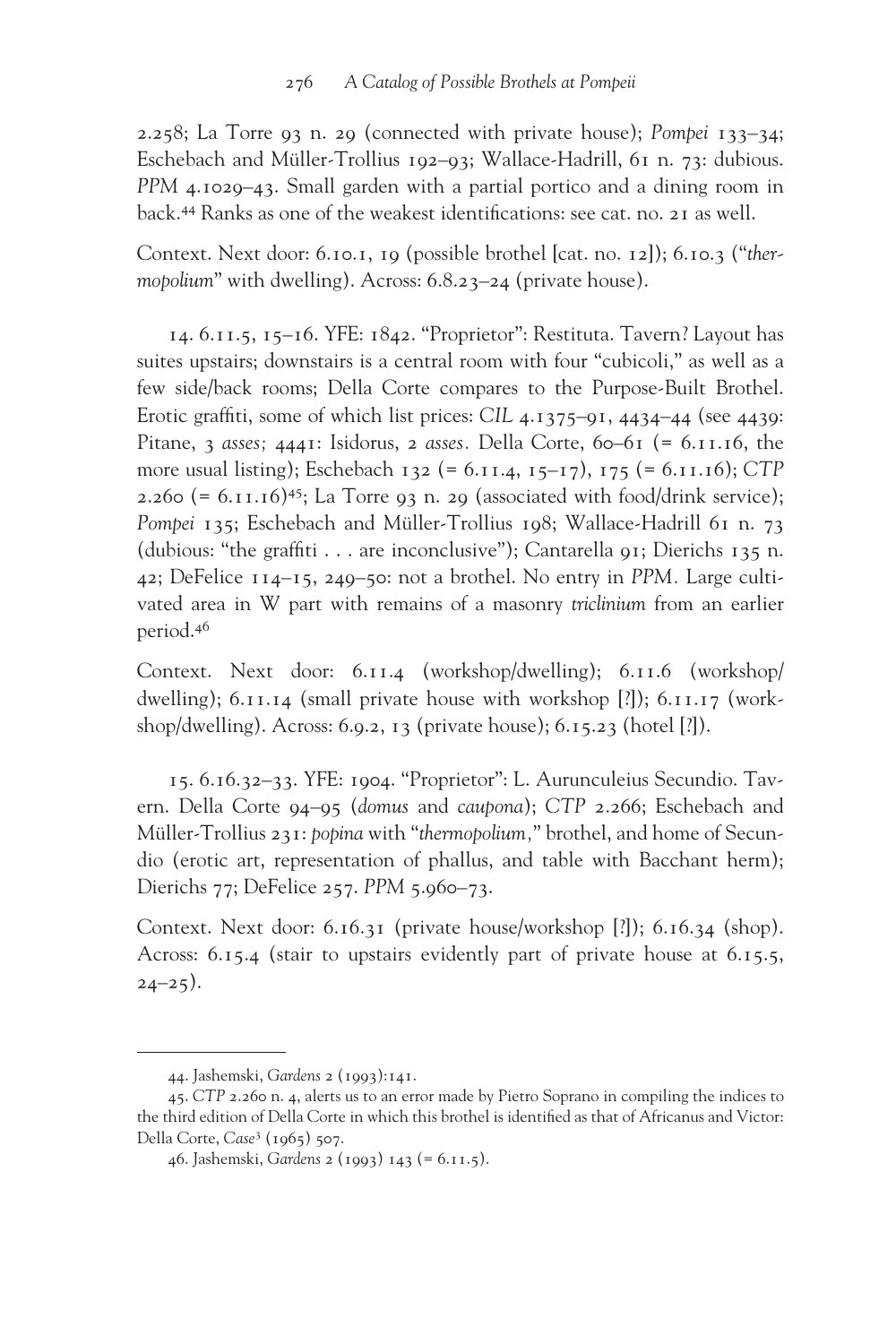16. 7.1.20. YFE: 1853. No proprietor. Tavern? Eschebach and Müller-Trollius 246: shop (wine shop?) with back room; brothel upstairs? No entry in *PPM.*

Context. Next door: 7.1.19 (shop); 7.1.21 (private house). Across: 9.2.11, 12 (shops).

17. 7.2.12. YFE: 1843. No proprietor. Tavern. Eschebach and Müller-Trollius 256: *caupona* with brothel; erotic art. *PPM* 6.496–509 (= 7.2.11–12 ["Tintoria"]; see 509).

Context. Next door: 7.2.11 (clothes dyers/cleaners); 7.2.13 (shop/dwelling). Across: 9.3.1–2 (clothes dyers/cleaners); 9.4.9 (shop).

18. 7.2.32–33. YFE: 1822. "Proprietor": Philippus (or Aprasius Felix). Tavern. Della Corte 177–78 (*caupona*); *CTP* 2.275; Eschebach and Müller-Trollius 261: wine shop and *caupona* (relief of phallus sculpted in tufa); Dierichs  $76-77$  (=  $7.2.28-29$ ,  $32-33$ , taking the crib at  $28$ —a suggestion of Eschebach and Müller-Trollius—and "*officina*" at 29 as part of the brothel), DeFelice 264. Brothel upstairs? *PPM* 6.720–21 (*caupona*).

Context. Next door: 7.2.31 (private house with shops); 7.2.34 (shop). Across: 7.9.29–34 (possible brothel [cat. no. 25]); 7.4.31–33, 50–51 (private house); 7.12.1–2, 36 (bakery).

19. 7.3.26–28. YFE: 1868. "Proprietors": Euplia and Phoebus. Tavern. Upstairs suites and erotic graffiti (CIL 4.2310b, 3103). Della Corte 149-50; Eschebach 138, 174–75; *CTP* 2.277; La Torre 93 n. 29 (= 7.3.27 [cf. cat. no. 20, which La Torre identifies as a separate brothel]; associated with food/drink service); *Pompei* 147; Eschebach and Müller-Trollius 270 (*caupona*-"*thermopolium*"*-lupanar*); Wallace-Hadrill 53 with 61 n. 71 (= 7.3.28): plausible, though only one erotic graffito [cf. cat. no. 37], discounting or ignoring CIL 4.3103).47 Dierichs 135 n. 41; DeFelice 115–16, 267–68: doubtful. No entry in *PPM.*

Context. Next door: 7.3.25 (private house); 7.3.29 (private house). Across: 7.2.17 (shop); 7.2.18–19, 42 (private house).

<sup>47.</sup> Pirson, Mietwohnungen (1999) 55 (see also 226) (= 7.3.27) identifies this as a *cenaculum*; he rejects identifying this as a brothel because it fails to meet all three of Wallace-Hadrill's criteria.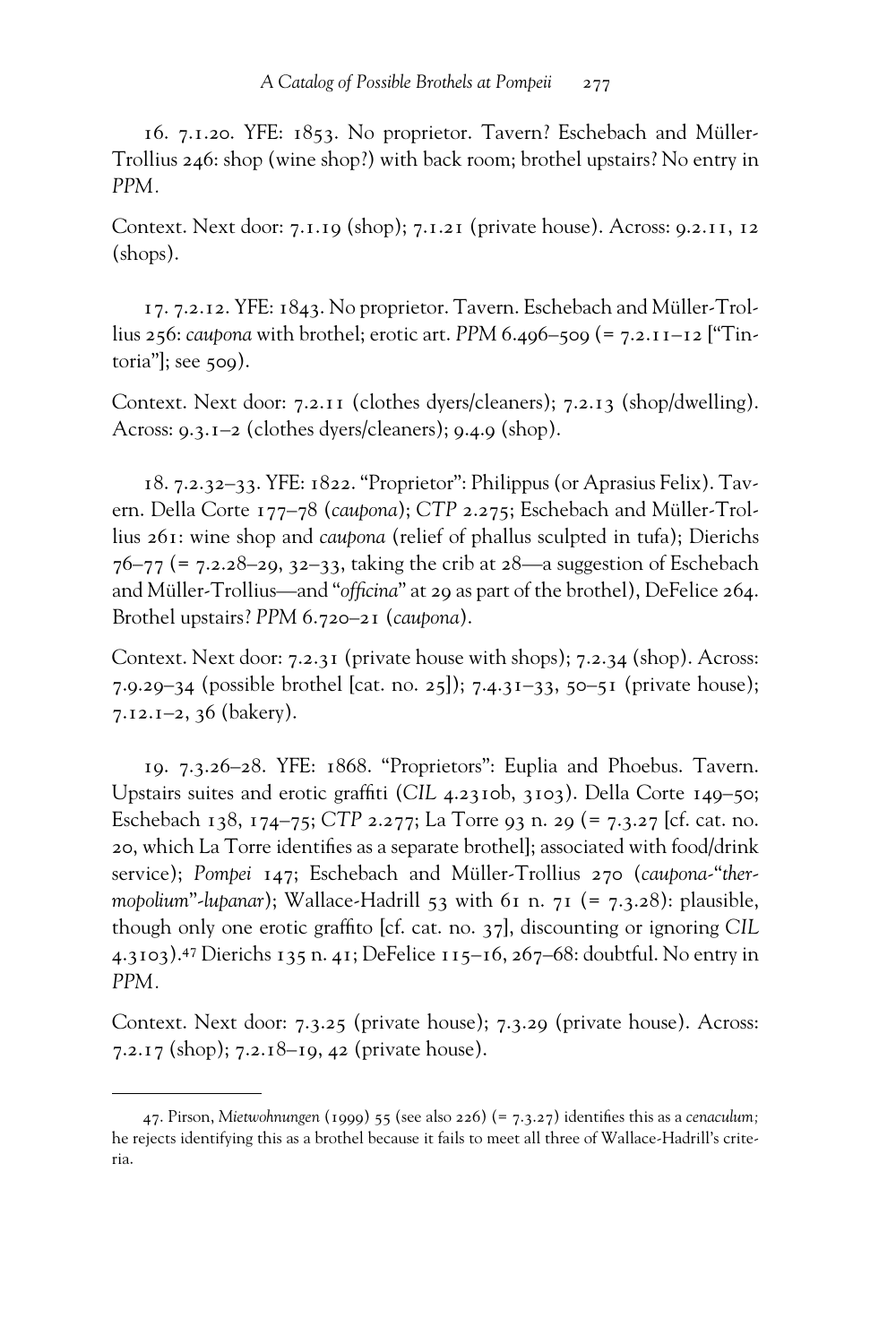20. 7.3.28. YFE: 1868. "Proprietors": Euplia and Phoebus (?). Tavern. For Della Corte Eschebach, and Eschebach and Müller-Trollius, see cat. no. 19. La Torre, 93 n. 29, regards as separate brothel (associated with food/drink service); *Pompei* 147 and Wallace-Hadrill also appear to regard as separate, but are unclear: see cat. no. 19. No entry in *PPM.*

Context. See cat. no. 19.

21.  $7.4.44$ . YFE:  $1833$ . No proprietor. Della Corte identifies as a private house, not a brothel. Della Corte 124–26 (= 7.4.44, 48); Eschebach 139, 175 (= 7.4.43, 48); La Torre 93 n. 29 (connected with private house); *Pompei* 148; Wallace-Hadrill 61 n. 73 (= 7.4.44): dubious; "was not suspected even by Della Corte . . . and is presumably confused with the *cella* [i.e., crib] at VII.4.42." One of the weakest identifications: see cat. no. 13 also.<sup>48</sup> *PPM*  $7.4-5 (= 7.4.44-47).$ 

Context. Next door: 7.4.43 (back door to private house); 7.4.45 (business/commercial establishment). Across: 7.3.38–40 (private house with *caupona,* etc.).

22. 7.6.34–36. YFE: 1822. "Proprietor": Venus. Two taverns with upstairs *cellae* or booths. Graffiti mentioning clients. *Caupona* across the street. Della Corte 169–72 (= 7.6.34–35); Eschebach 140, 175 (same address as Della Corte); *CTP* 2.283; La Torre 93 n. 29 (= 7.6.34 [cf. cat. no. 23, which he gives as a separate brothel]; "independent"); *Pompei* 152; Eschebach and Müller-Trollius 297–98; Wallace-Hadrill 53 with 61 n. 71 (= 9.6.34): plausible, with various graffiti (CIL 4.1626–49b), though "none pointing conclusively to sexual activity"; Savunen, 111–12 (allows Della Corte might be right in brothelidentification); Cantarella 90 (whether or not a brothel, prostitutes worked here). See *CIL* 4.1631 (fellatio), 1645b ("hic futui" type). *PPM* 7.207–9 (=  $7.6.34 - 35$ ).

Context. Next door: 7.6.33 (shop); 7.6.37 (back door to private house). Across: 7.7.18 (possible brothel [cat. no. 24]); 7.15.11–11a (private house); 7.16.19 (workshop).

23. 7.6.35. YFE: 1822. "Proprietor": Venus (?). For Della Corte, Eschebach, Eschebach and Müller-Trollius, see cat. no. 22. La Torre 93 n. 29,

<sup>48.</sup> Rejected as a brothel also by Pirson, *Mietwohnungen* (1999) 55 (see also 227) (= *cenaculum*).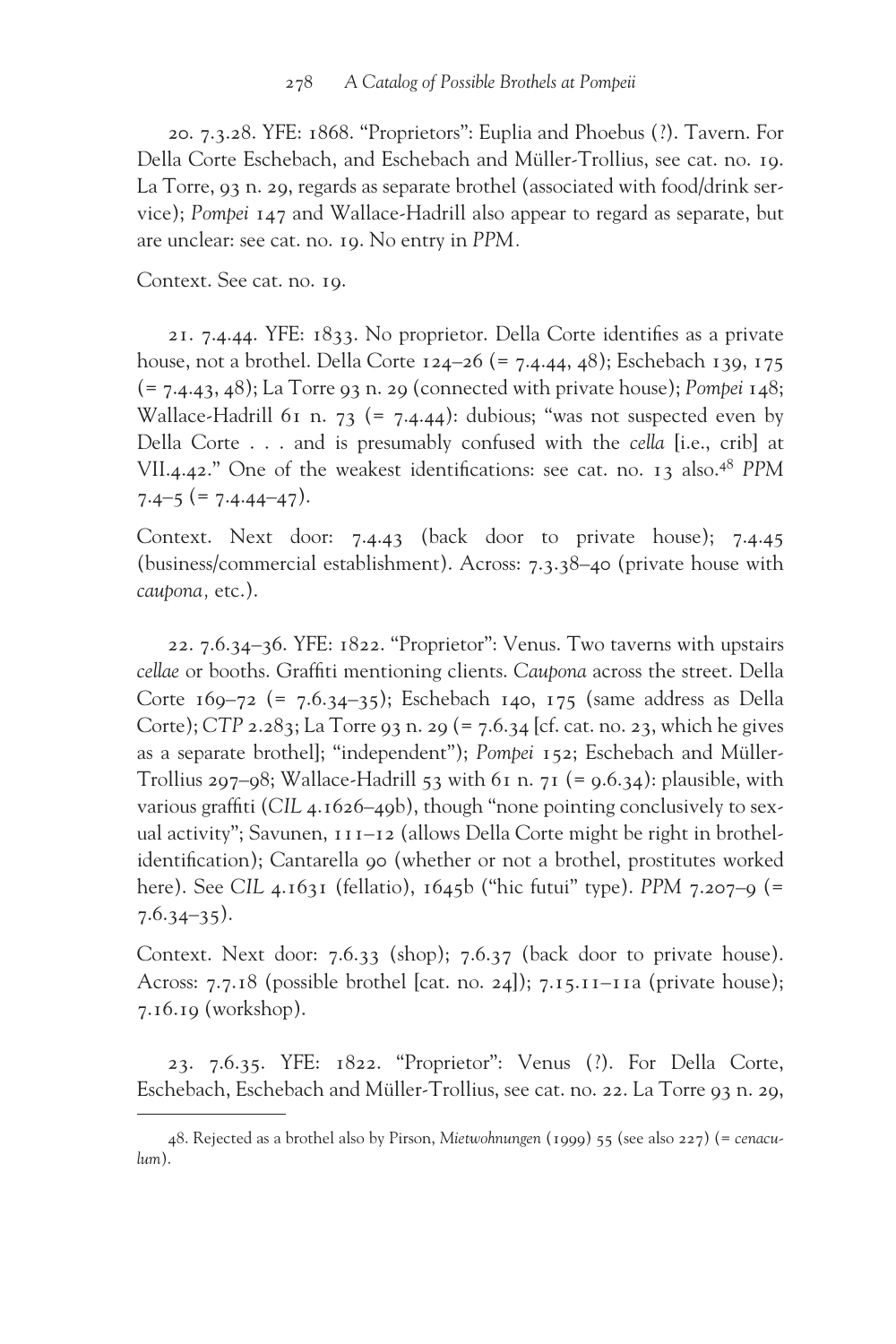regards as separate brothel ("independent"), as does Wallace-Hadrill (= 7.6.35–36). *PPM:* see cat. no. 22.

Context. See cat. no. 22.

24. 7.7.18. YFE: 1859. "Proprietor": L. Numisius. Tavern. Not in Della Corte. Eschebach 165 regards as a *caupona,* not a brothel, as does *CTP* 2.283; but see the assertion at Eschebach 140 that this is a branch of the brothel lying across the street (cat. nos.  $22/23$ ). La Torre 93 n. 29 (connected with food/drink service); *Pompei* 152; Eschebach and Müller-Trollius 302 (*caupona* with brothel; obscene relief); Wallace-Hadrill 53 with 61 n. 72: no grounds; Dierichs 76: *caupona*; DeFelice 275: erotic graffiti (CIL 4.549 a–b). As many as three back rooms, erotic art.49 *PPM* 7.277–81.

Context. Next door: 7.7.17 (back door to private house); 7.7.19 (private house). Across: 7.6.33 (shop); 7.6.34–36 (possible brothel [cat. nos. 22/23]).

25. 7.9.29–34. YFE: 1822. "Proprietors": Donatus and Verpus. Tavern. Not in Della Corte. Eschebach 141, 175 (= 7.9.32, the more usual listing); *CTP* 2.289 (= 7.9.33); La Torre 93 n. 29 (associated with food/drink service); *Pompei* 154; Eschebach and Müller-Trollius, 314–15 (listed with 7.9.29–34, as the "*thermopolium*"*-caupona* of Donatus and Verpus); Wallace-Hadrill 53 with 61 n. 73: dubious; DeFelice 116–17 focuses on the two *popinae* at 7.9.30–31 and 33: the latter has three rooms (one with erotic painting) and an upstairs.<sup>50</sup> A *caupona/popina* type of brothel with more than one backroom and/or an upstairs seems very possible here.51 No entry in *PPM* aside from 7.9.33 (= *Casa del Re di Prussia*): 7.353–57. At the rear of 33 was a *lararium* painting of Mars and Venus on the wall above a fountain set in what was evidently a small garden.52

Context. Next door: 7.9.28 (shop); 7.9.35 (business/commercial establishment). Across: 7.2.32–33 (possible brothel [cat. no. 18]); 7.4.31–33, 50–51 (private house); 7.12.1–2, 36 (bakery).

<sup>49.</sup> On this, see Guzzo and Scarano Ussani, *Veneris ‹gurae* (2000) 14–17.

<sup>50.</sup> See Clarke, *Looking at Lovemaking* (1998) 259–60; Guzzo and Scarano Ussani, *Veneris ‹gurae* (2000) 14, 17. There is also an erotic inscription, "lente impelle" (*CIL* 4.794), on the significance of which see De Martino, "Storia" (1996) 326.

<sup>51.</sup> Rejected as a brothel by Pirson, *Mietwohnungen* (2000) 55 (see also 229) (= *cenaculum*), because all three of Wallace-Hadrill's criteria are not met.

<sup>52.</sup> Jashemski, *Gardens* 2 (1993) 189 (= 7.9.33).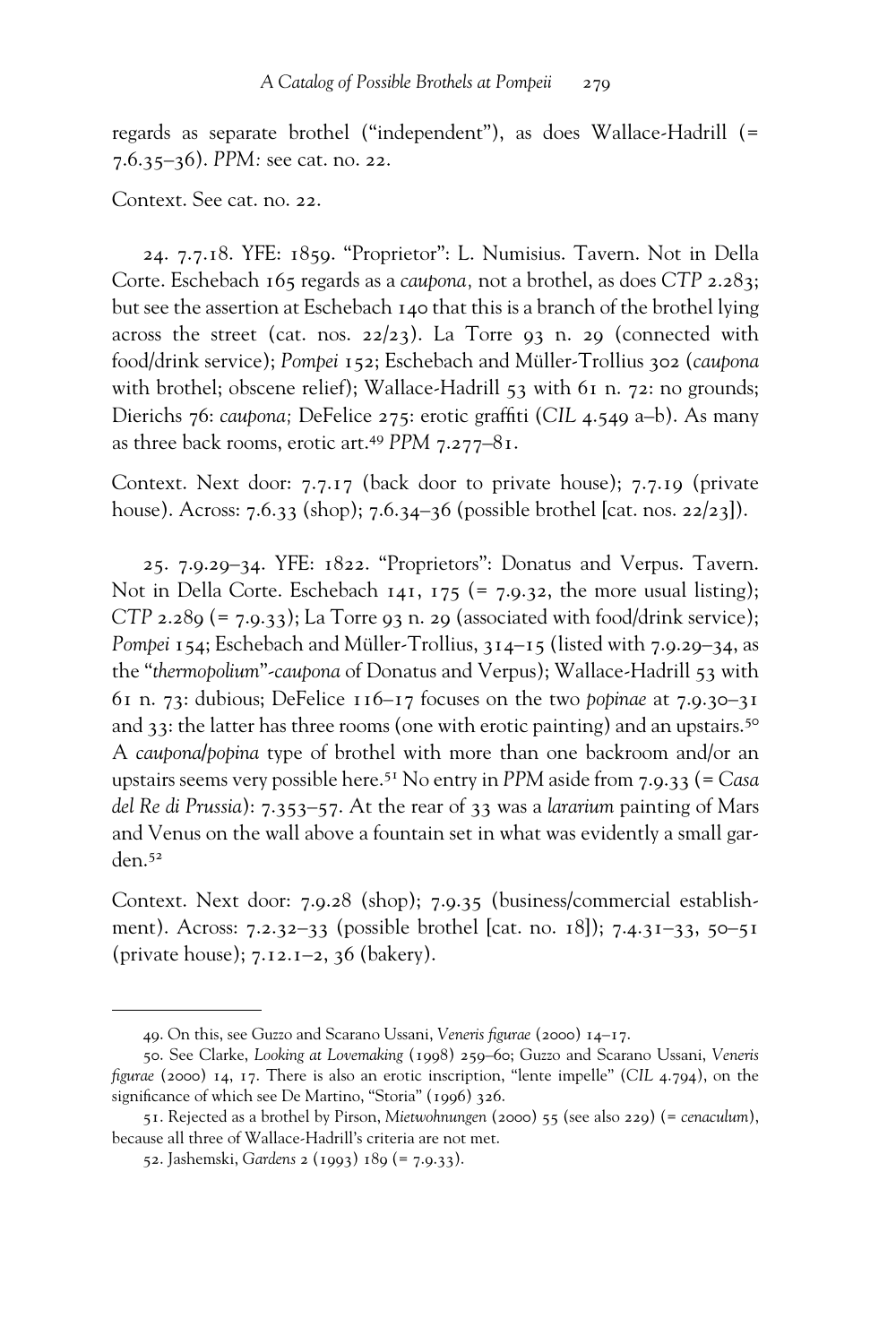$26.$  7.12.18–20. YFE: 1862. The Purpose-Built Brothel. See figures  $4$ –11. "Proprietors": Africanus, or Africanus and Victor.<sup>53</sup> Its ground floor has a hallway connecting five small rooms (each with a masonry bed) and featuring erotic paintings on the upper walls above the doorways. There is a painting of Priapus in the hall and a latrine under the stairs. A stair off a separate street entrance leads to a balcony connecting five small rooms upstairs: see cat. no. 27. One hundred and twenty-three graffiti according to Della Corte, many of them erotic: see *CIL* 4.817–18, 2173–2301. Della Corte 203; Eschebach 142, 174–75; *CTP* 2.291; La Torre 93 n. 29 (= 7.12.18–19, because he regards the upstairs as a separate brothel; identifies it as "independent"); *Pompei* 157–58; Eschebach and Müller-Trollius 330; Wallace-Hadrill 51–53 (the only certain *lupanar*); Dierichs 76; Savunen 111; Cantarella 87; DeFelice 102–3. Extensive description in chap. 8.54 *PPM* 7.520–39.

Context. Next door: 7.12.17 (wool works); 7.12.21 (private house). Across: 7.1.40–43 (private house with workshop); 7.1.44–45a (hotel with *caupona*); 7.11.11–12, 14 (hotel with *caupona* and crib).

27. 7.12.20. YFE: 1862. Upstairs of Purpose-Built Brothel (cat. no. 26). "Proprietors": Africanus, or Africanus and Victor (?). See references under cat. no. 26. La Torre 93 n. 29, regards as separate brothel. Wallace-Hadrill, p.c., suggests these are the sleeping quarters of the women who worked downstairs. A better description of this site is urgently needed. *PPM:* see cat. no. 26.

Context: see cat. no. 26.

28. 7.13.13. YFE: 1847 (?). No proprietor. Eschebach and Müller-Trollius 335: upstairs brothel? Price graffito: *CIL* 4.2028 (with p. 704). No entry in *PPM.*

Context. Next door: 7.13.12 (business/commercial establishment); 7.13.14 (back door to private house). Across: 7.14.5, 17–19 (private house).

29. 7.13.18. YFE: 1839 (?). No proprietor. Eschebach and Müller-Trollius 336 ("*Casa di Ganimede*"): upstairs brothel? This upstairs complex was located

<sup>53.</sup> In this case, Africanus also appears in nonelectoral graffiti in and around the brothel. Franklin, "Games and a *Lupanar*" (1985/6) 323, identifies Victor as a *scriptor* who assisted Africanus in lettering electoral graffiti and also as a client of the brothel. On the unreliability of identifications of proprietors, see n. 20 above.

<sup>54.</sup> See also La Rocca and De Vos, *Pompei*<sup>2</sup> (1994) 313–16.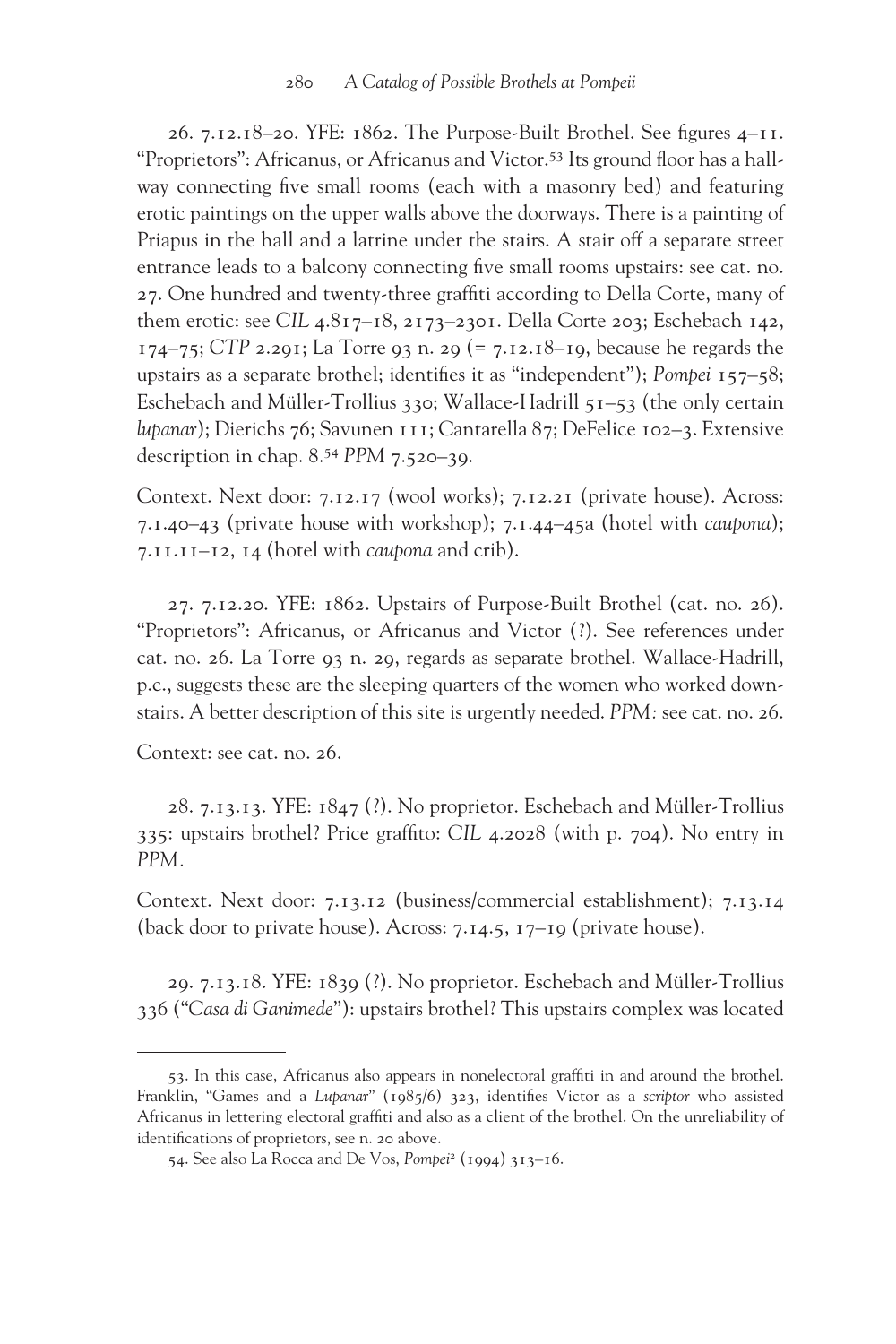over the service sector of the *Casa di Ganimede* and so was the property of the owner of that house. There are two cribs at 7.13.15 and 16. These appear, however, to have been constructed after the earthquake, that is, in post-62 Pompeii, at a time when the access to the upstairs at 18 seems to have been cut off, presumably as a consequence of earthquake damage, while the upstairs itself dates to the years immediately preceding  $62.55$  *PPM*  $7.616 - 35$  (=  $7.13.4$ , 17–18). It seems clear that the owner or owners of the *Casa di Ganimede* had an appreciable interest in exploiting their property for the sale of sex, at least from the middle of the first century onwards. See cat. no. 30 as well. It is not necessary to suppose that the entire house was given over to prostitution at any time to make this point.56

Context. Next door: 7.13.17 (private house); 7.13.19 (possible brothel [cat. no. 30]). Across: 7.10.1–2, 15 (business/commercial establishment).

30. 7.13.19–21. YFE: 1820. No proprietor. Tavern. Eschebach and Müller-Trollius, 336: *popina* and brothel (19 is a *cella meretricia*)57; Dierichs 135 n. 41 (= 7.13.19); DeFelice 282 (= 7.13.20–21). *PPM* 7.655–57 (= 7.13.20–22). This establishment was evidently a property of the owner of the *Casa di Ganimede* in the final years of the city's existence.

Context. Next door: 7.13.18 (possible brothel [cat. no. 29]); 7.13.22 (shop). Across: 7.9.1, 43, 66–68 (Eumachia building [rear]); 7.10.1–2, 15 (business/commercial establishment).

31. 7.15.4–5. YFE: 1872. No proprietor. Tavern. Della Corte 199–200 (= 7.15.4–6): a *taberna lusoria,* not a brothel, similarly Eschebach 143, *CTP* 2.294 (same address as Della Corte); Eschebach and Müller-Trollius 343 (business with "*thermopolium*"*-caupona*); DeFelice 126–27, 283–84: possible brothel. Erotic graffiti of the "hic futui" type: CIL  $4.4815 - 16$ ,  $4818$ . *PPM*  $7.781 - 90$ . A small garden in the back of 5 is visible through a large window installed in a diningroom.<sup>58</sup>

<sup>55.</sup> Eschebach, "Casa di Ganimede" (1982) 240–41, 274–75, 311–12.

<sup>56.</sup> Eschebach, "Casa di Ganimede" (1982) 277, suggests, if I understand him correctly, that the entire *Casa di Ganimede* may at some point have functioned as a brothel, partly on the basis of two representations of the phallus at different points of the facade.

<sup>57.</sup> Eschebach, *Entwicklung* (1970) 143, 175, also identifies 7.13.19 as a crib. Eschebach, "Casa di Ganimede"  $(1982)$  248–49, 312, proposes that this tavern, which shows the remains of a staircase to an upper floor, offered prostitution there. The crib at 7.13.19, though it faces the street (see Eschebach, 245), very likely operated in conjunction with the tavern as well.

<sup>58.</sup> Jashemski, *Gardens* 2 (1993) 199.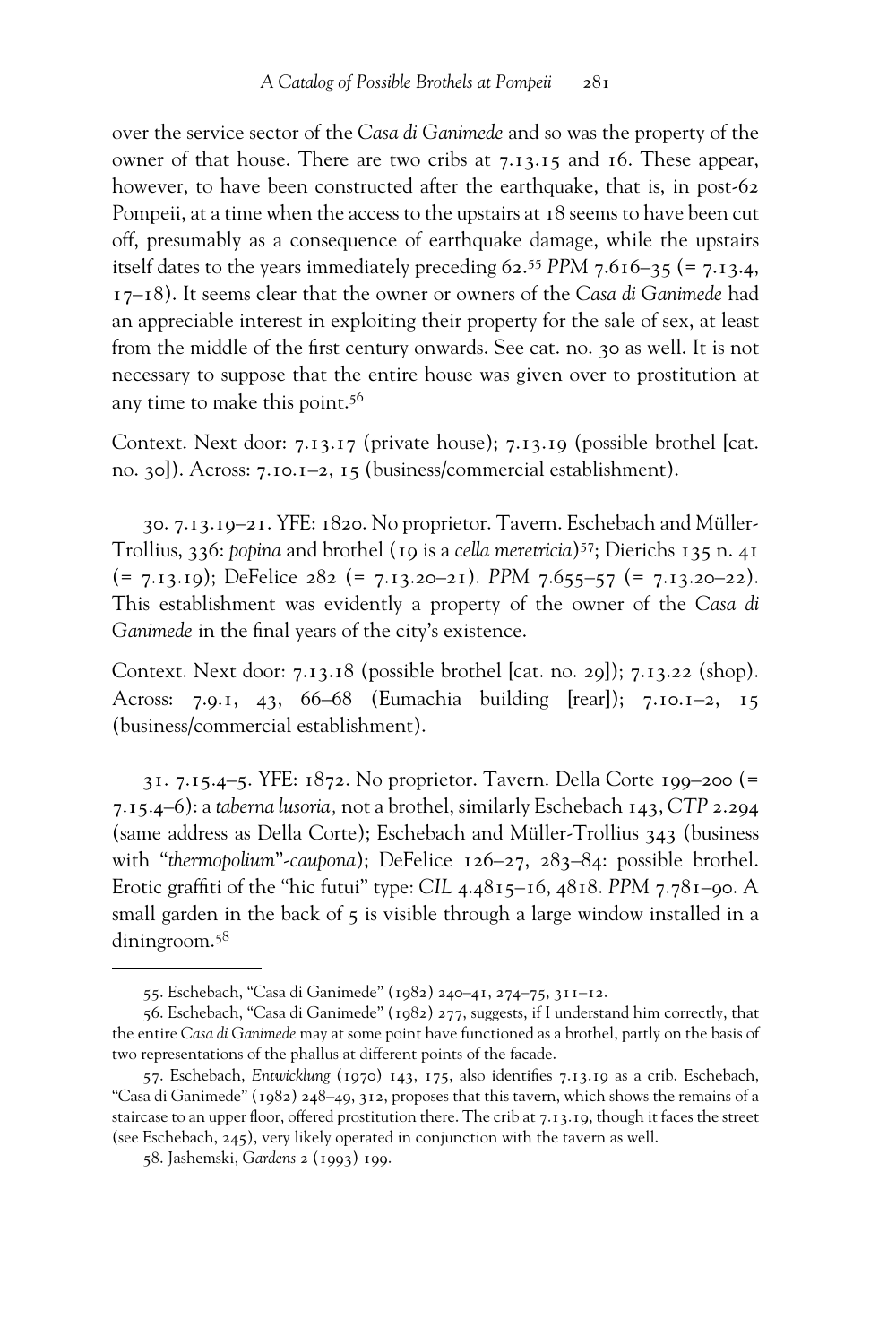Context. Next door: 7.15.3 (private house); 7.15.6 (business/commercial establishment). Across: 7.7.2, 5, 14–15 (private house).

 $32.7.16.B. YFE: 1955.$  See figures  $23-27.$  "Proprietor": Faustius. The Suburban Bath complex. Della Corte knew only some erotic graffiti, only one of which is really secure: CIL 4.1751 features the relatively expensive—for Pompeian graffiti—price of 16 *asses*) and a masonry bench. See also CIL 4.1740–41, 1746, 1748, and 1750 (as restored by Della Corte, NB), 9146a–b, 9147b–d (names of clients?), 9146f (a reference to a client/prostitutes?), 9146h (a greeting to a *caupo*?). Della Corte 440–43 (= 7 Occ. [in front of the *Porta Marina* N.]); Eschebach 144, 174 (same address as Della Corte); not in La Torre nor in Wallace-Hadrill. Eschebach and Müller-Trollius 240, 491.59 Explicit erotic art is found in the changing room (*apodyterium*) of the Baths themselves. The post-Della Corte excavations of the Suburban Baths show a group of three apartments on the top floor. Though connected with the *apodyterium* of the Baths by a service ramp/stairs, this level also has an entrance independent of the Baths.<sup>60</sup> One or more of these apartments might well have been used as a brothel at some point.61 No entry in *PPM.*

Context. The entrance to the *Porta Marina* and the city wall.

33. 8.4.12. YFE: 1861. No proprietor. Tavern. Layout has a vestibule leading to peristyle and upstairs rooms. Seven *dolia* were found embedded in the soil in back, as well as a metal chest. Della Corte has a barbershop in the entranceway: see *CIL* 4.743. Della Corte and Eschebach identify as a *ganeumlupanar;* Eschebach and Müller-Trollius as a *ganeum-lupanar* behind a *caupona* and barbershop. Della Corte 237–38; Eschebach 145, 175 (= 8.4.12–13); La Torre 93 n. 29 (associated with food/drink service); *Pompei* 164; Eschebach and Müller-Trollius 372; Wallace-Hadrill 53 with 61 n. 72 (= 8.4.12–13): no

<sup>59.</sup> The address is taken from the catalog at Eschebach and Müller-Trollius, *Gebäudeverzeichnis* (1993) 491. The brief discussion of the Suburban Baths at 240, viewed in the context of the city map, suggests an address of 7.A.1.

<sup>60.</sup> Conticello, "Lavori" (1988) 62, accepts the presence of a brothel on this level on the basis of the now-famous erotic paintings in the Baths themselves. The logic is suspect (see chaps. 4 and 7), and yet in this case a faulty premise does not necessarily preclude a correct conclusion; see also La Rocca and De Vos, Pompei<sup>2</sup> (1994) 96; Guzzo and Scarano Ussani, Veneris figurae (2000) 21–24 Scarano Ussani, "Alle terme" (2001/2002).

<sup>61.</sup> Jacobelli, *Terme Suburbane* (1995) 65, 97; Clarke, "Laughing" (2002) 151–55 are skeptical. For other examples of apartments built into baths, see Soricelli, "Piano Superiore" (1995) 112; for comparison with other rental property in Pompeii, see Soricelli, 116–17. Not all of the decoration, to be sure, seems consistent with a brothel.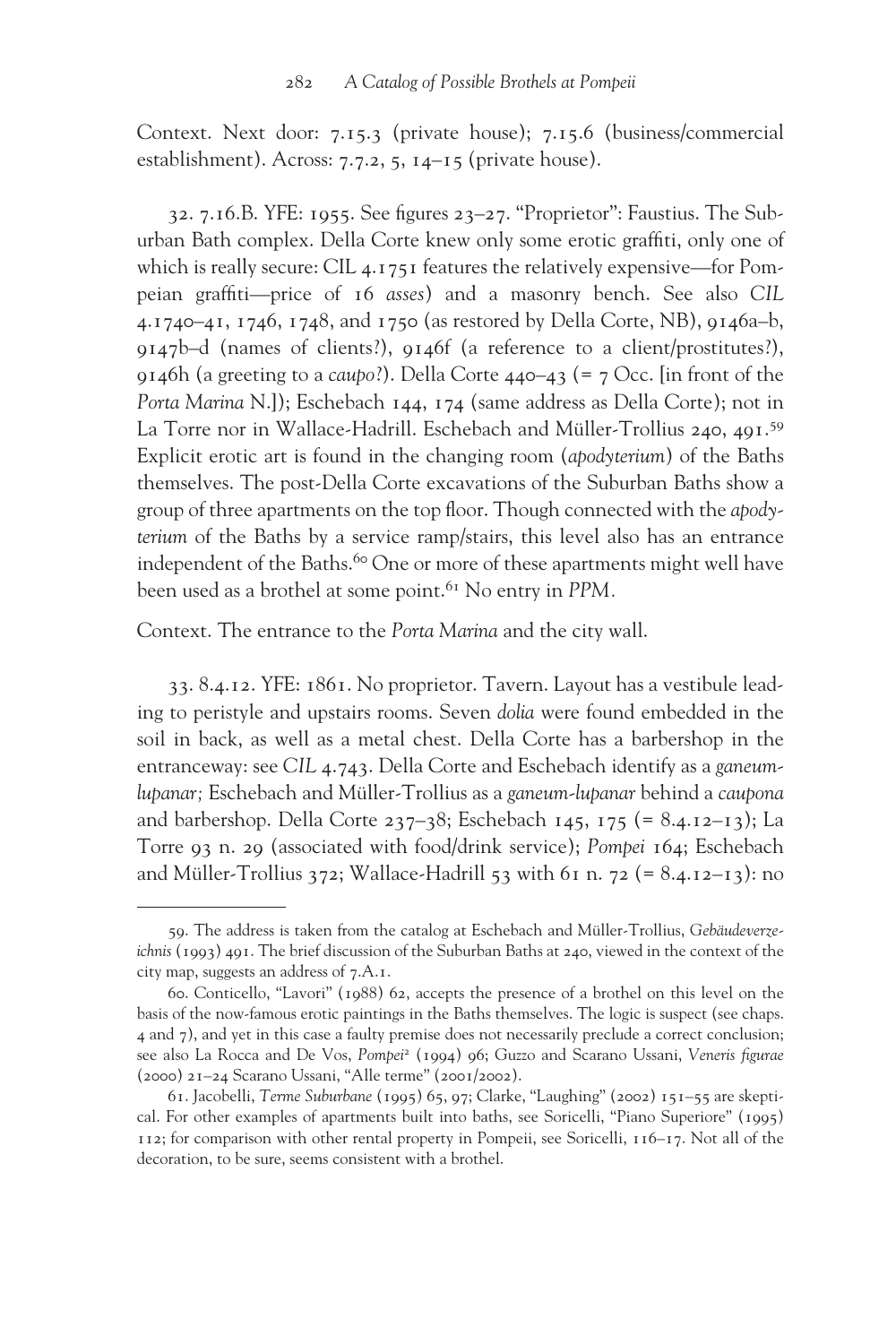grounds for identification as a brothel; Dierichs  $77$ ; DeFelice 118, 288 (= 8.4.12–13): not a brothel. No entry in *PPM.* The garden in back, in addition to the *dolia* mentioned above, had a four-sided portico and a masonry pool with a fountain.<sup>62</sup>

Context. Next door: 8.4.11 (workshop); 8.4.13 (barbershop). Across: 7.1.8, 14–17, 48, 50–51 (Stabian Baths); 7.1.9 (shop).

34. 9.2.7–8. YFE: 1851. "Proprietor": Hilario. Layout includes access to living quarters on ground floor and suites upstairs. Della Corte identifies as a tavern, not a brothel. Della Corte 208–9 (= 9.2.6 or 7); *CTP* 2.315 (lists 9.2.6 or 7 separately from 9.2.7–8); Eschebach 148, 175 ("*Casa della Fontana d'Amore*"); La Torre 93 n. 29 (= 9.2.8); *Pompei* 171; Eschebach and Müller-Trollius 406 (relief in tufa of a phallus); Wallace-Hadrill 61 n.  $73$  (= 9.2.8): dubious, Dierichs 77. *PPM* 8.1068–87 (= 9.2.6–7). The garden at the rear of 7, surrounded on three sides by garden paintings, flanked a pool with a fountain, a marble statuette of an *amorino*, and a wall painting of a nymph.<sup>63</sup>

Context. Next door: 9.2.6 (shop/dwelling); 9.2.9 (shop). Across: 7.1.23 (public latrine); 7.1.24 (shop); 7.1.25, 46–47 (private house).

35.  $9.5.14$ –16. YFE: 1878. No proprietor. Tavern. Not in Della Corte.<sup>64</sup> *CTP* 2.320 (= 9.5.16); Eschebach 149, 175; La Torre 93 n. 29 (= 9.5.14; connected with private house); *Pompei* 174; Eschebach and Müller-Trollius 425 (*popina* in 16); Wallace-Hadrill 53 with 61 n. 73 (=  $9.5.14$ ): dubious. The layout is irregular; some erotic art found. DeFelice  $118-19$ ,  $295 (= 9.5.16)$ : not a brothel.<sup>65</sup> *PPM* 9.600–69 (also skeptical of its identification as a brothel). A garden with portico lay at the back of 14, while the *atrium* of 16 had an *impluvium* enclosed by a low wall with a planting bed in the top.<sup>66</sup>

<sup>62.</sup> Jashemski, *Gardens* 2 (1993) 213 (= 8.4.12–13).

<sup>63.</sup> Jashemski, *Gardens* 2 (1993) 228 (= 9.2.7).

<sup>64.</sup> Evidently first identified as a combination *caupona*-brothel by Mau, "Scavi" (1879) 209–10.

<sup>65.</sup> See Clarke, *Looking at Lovemaking* (1998) 178–87, who appears concerned to split the difference on the brothel-identification (at  $186-87$ ): ". . . [this is] simply a house-to-tavern makeover, with one of the attractions being a room  $[f]$  that could be used—among other things for the occasional tryst by willing (and sometimes paid) partners." The effort to limit the experience of prostitution both spatially and temporally is characteristic of much 1990s writing on Pompeian brothels.

<sup>66.</sup> Jashemski, *Gardens* 2 (1993) 237.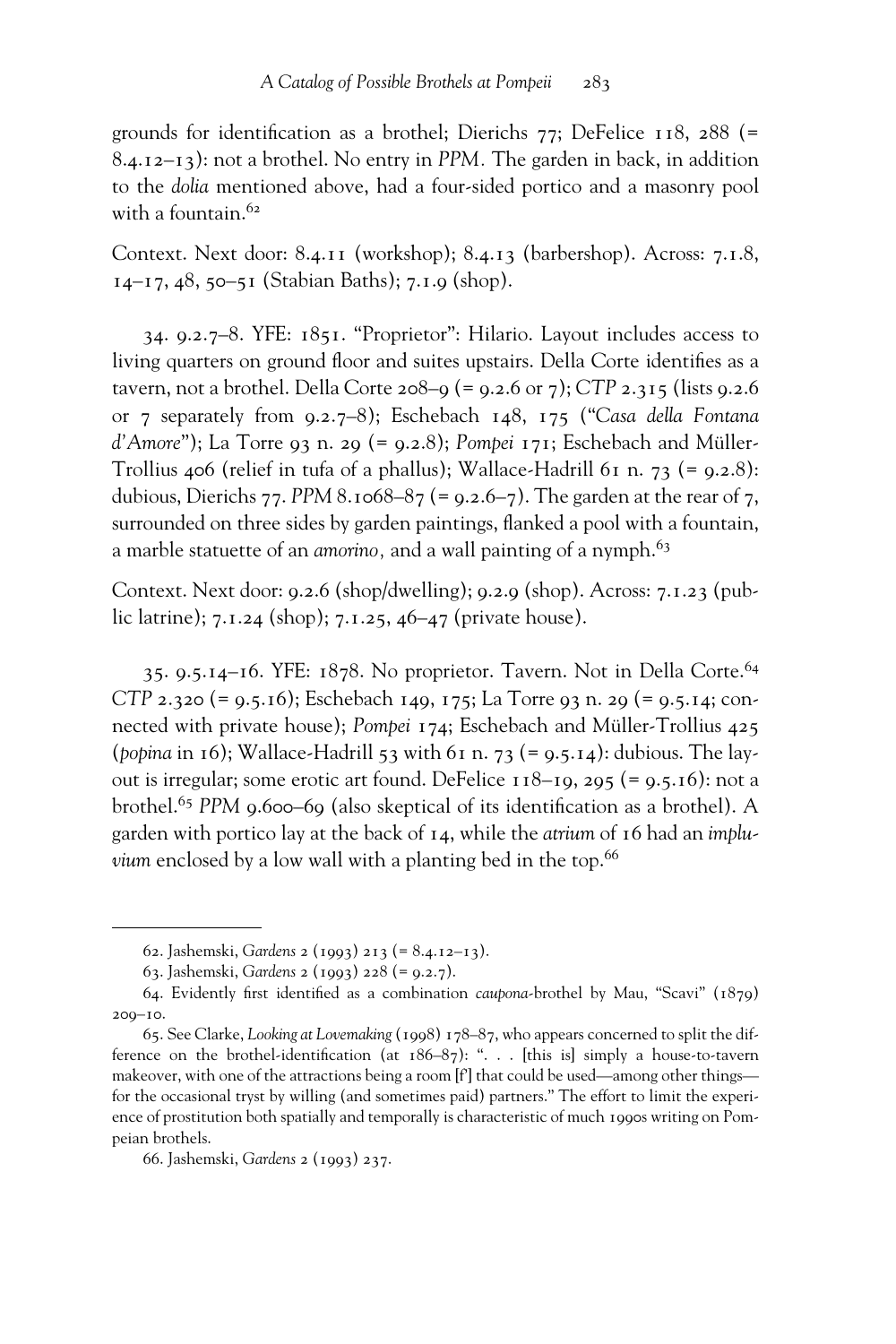Context. Next door: 9.5.13 (private house); 9.5.17 (back door to private house). Across: 9.8.A (private house); 9.8.B (hotel); 9.6.8 (possible brothel  $[cat. no. 37]$ .

36. 9.5.18–21 (at 19). YFE: 1878. "Proprietor": Somene. Upstairs room(s). Erotic graffiti (*CIL* 4.5099–5157, esp. 5105, 5123, 5127), mentioning clients, prostitutes, prices. Della Corte  $162-63$  (= 9.5.19, the more usual listing); Eschebach, 149–50, 175; *CTP* 2.320 (= 9.5.19); La Torre 93 n. 29 (connected with private house); *Pompei* 174; Eschebach and Müller-Trollius 425; Wallace-Hadrill  $53$  with 61 n. 73, identifies as a private house, not a brothel, Savunen 112, agrees; Cantarella 91.67 *PPM* 9.670–719 (= 9.5.18, "*Casa di Giasone*"): the entry at 19, with its staircase leading to the brothel, is a post-earthquake arrangement.68 An *atrium* enclosed by a four-sided portico served as a garden with a pool and fountain in the middle and surrounded on three sides by a *viridarium.*<sup>69</sup>

Context. Next door: 9.5.17 (back door to private house); 9.5.22 (private house). Across: 9.4.13–14 (Central Baths); 9.6.4–7 (private house).

37. 9.6.8. YFE: 1880. "Proprietor": Amandus. Its design has eight rooms around a small *atrium*. Erotic graffito of a kind: CIL 4.5187. Della Corte 163; Eschebach 150, 174; *CTP* 2.321; La Torre, 93 n. 29 (for whom this brothel is connected with a private house); *Pompei* 175; Eschebach and Müller-Trollius 427–28; Wallace-Hadrill 53 with 61 n. 73 thinks dubious, because only one erotic graffito; Savunen 112 agrees; Cantarella 91. *PPM* 9.765–67. A small garden lies behind the *atrium* in the SW portion of the "house."70

Context. Next door: 9.6.7 (private house), (unexcavated). Across: 9.5.14–16 (possible brothel [cat. no. 35]); 9.8.B (hotel); 9.8.C (private house [partially excavated]).

38. 9.7.14. YFE: 1880 (?). No proprietor. Not in Della Corte. Eschebach 150, 175; La Torre 93 n. 29 ("independent"); *Pompei* 175; Eschebach and

<sup>67.</sup> Rejected as a brothel by Pirson, *Mietwohnungen* (1999) 55 (see also 225–26) (= *cenaculum*) because not all of Wallace-Hadrill's criteria are met.

<sup>68.</sup> The presence of a brothel here would make a nice counterpoint to the moralizing program of wall paintings in this house, above all those found in *cubiculum* e: Pugliese Carratelli, *Pompei* 9 (1999) 671.

<sup>69.</sup> Jashemski, *Gardens* 2 (1993) 237.

<sup>70.</sup> Jashemski, *Gardens* 2 (1993) 238–39.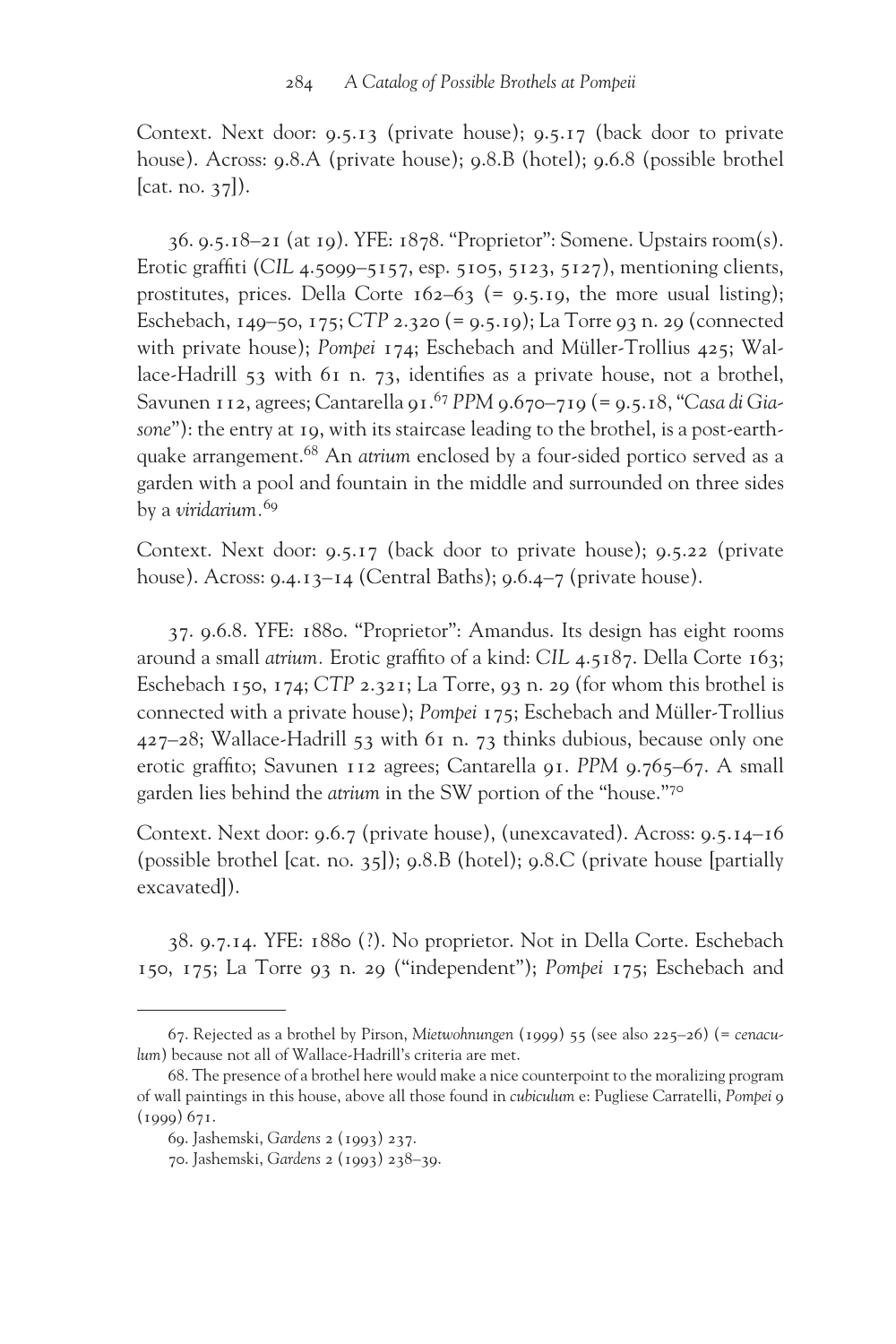Müller-Trollius 433: *posticum*? Not in Wallace-Hadrill. Appears to be a double crib. Cribs are also at 9.7.15 and 17. Associated with the tavern at 9.7.13? No entry in *PPM.*

Context. Next door: 9.7.13 ("*thermopolium*"); 9.7.15 (crib). Across: 9.1.22, 29 (private house); 9.1.28 (*stabulum* [lodgings for persons and draft animals]).

39. 9.7.26. YFE: 1880. "Proprietors": Fabius Memor and Fabius Celer. Tavern. Della Corte, 197: tavern with side rooms, similarly Eschebach, 150; *CTP* 2.322 (= 9.25–26); Eschebach and Müller-Trollius 436: *caupona*-brothel. Evidently associated with the "*thermopolium*"*-popina*-*hospitium* attributed to Fabius Memor and Celer at 9.7.24–25: Eschebach and Müller-Trollius 435–36; DeFelice 301. No entry in *PPM.* A small garden in the rear of 25 has a mosaic fountain with depictions of Venus and *amorini,* while at the rear of 26 there is a small open courtyard paved with *opus signinum.*<sup>71</sup>

Context. 9.7.25 ("*thermopolium*"*-popina*-hotel); (unexcavated). Across: 9.6.F (shop); 9.6.G (private house).

40. 9.11.2–3. YFE: 1911. "Proprietor": Asellina. Tavern. Della Corte identifies this as a "*thermopolium*," not a brothel. Ithyphallic-lamp found, plus graffiti argued to show that prostitutes were interested in local elections. Della Corte 307–9 (= 9.11.2); Eschebach 151, 174 (= 9.11.2–4, rooms upstairs); *CTP* 2.324 (= 9.11.2); La Torre 93 n. 29 (= 9.11.3; "independent"); *Pompei* 177; Eschebach and Müller-Trollius 445–46 (depiction of Mercury with phallus and two women: "*thermopolium*"*-caupona* with brothel); Wallace-Hadrill 53, with 61 n.  $7I$  (=  $9.11.3$ ), deems plausible on the basis of "suggestive" graffiti," but points out, however, that the site has not been excavated; Dierichs  $77$  (= 9.11.3); Cantarella  $75$  (= 9.11.2: doubtful); DeFelice 35, 119–20, 304–5 (= 9.11.2–4): *CIL* 4.7221, 7862–76, 9096–99, 9351.72 No entry in *PPM.*

Context. Next door: 9.11.1 (private house [unexcavated]); 9.11.4 (shop). Across: 1.7.1, 20 (private house); 1.7.2–3 (private house with workshop).

<sup>71.</sup> Jashemski, *Gardens* 2 (1993) 242, with separate entries for each.

<sup>72.</sup> There is a regrettable scholarly tradition of coyness in evaluating the nature of this site. For more or less indirect identification as a brothel, see Della Corte, *Pompeii: The New Excavations*  $(1927)$  25 ("... the establishment in which, according to custom, not only foods and drinks were sold"); Maiuri, "Scavi" (1950) 25; La Rocca and De Vos, *Pompei*<sup>2</sup> (1994) 213–14.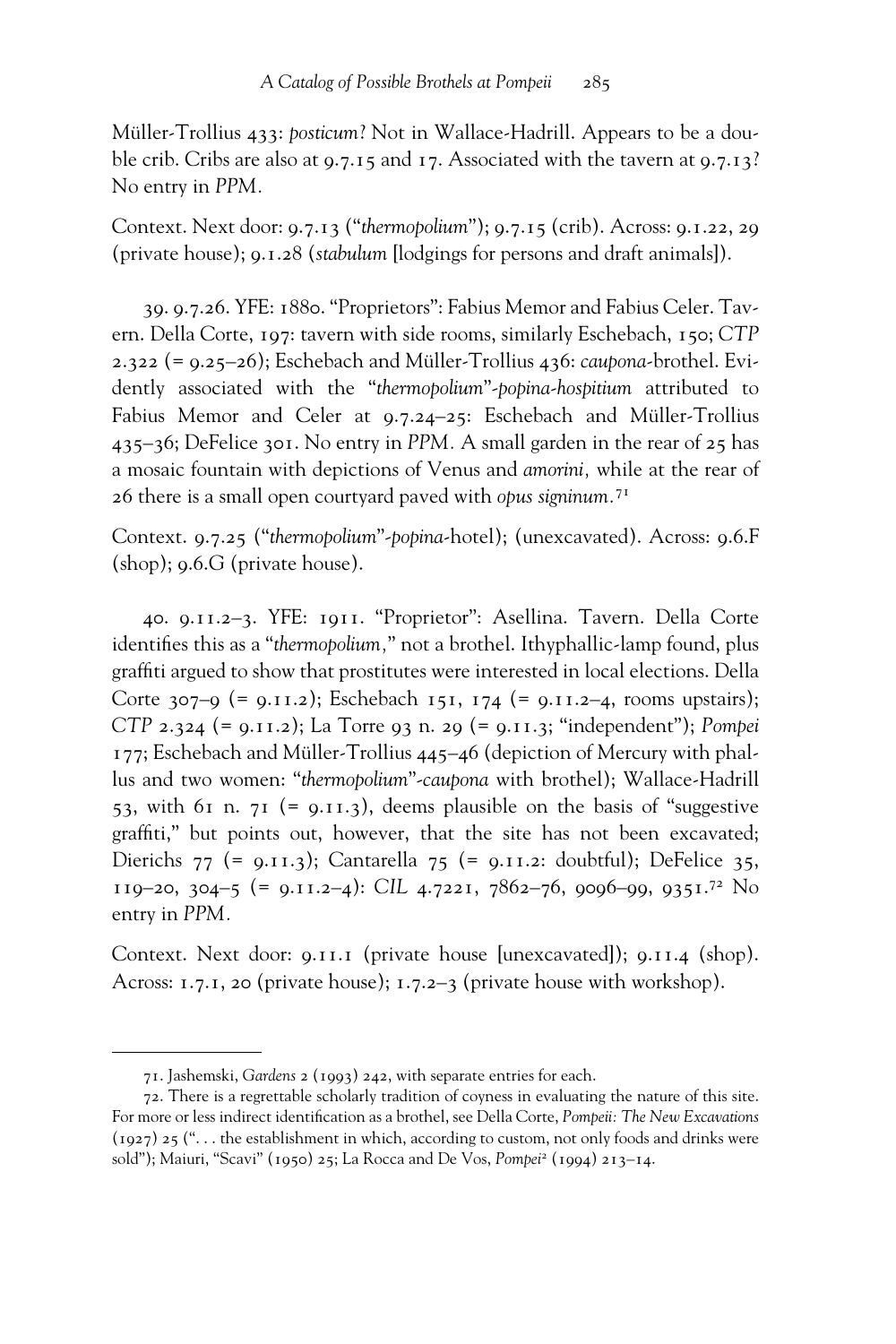41. 9.12.6–8. YFE: 1912. "Proprietor": Crescens or C. Iulius Polybius or Porphyrio/Purpurio. Tavern? Layout suggests the existence of an upstairs level; side/back rooms still unexcavated per Della Corte, who identifies this as a tavern, not a brothel. Della Corte 322 (= 9.12.6); Eschebach 151, 175 (same address as Della Corte); *CTP* 2.325 (same address as Della Corte, but has a separate listing for 9.12.7); La Torre 93 n. 29 ("independent"); *Pompei* 177 (= 9.12.6–7?); Eschebach and Müller-Trollius 448 (ithyphallic Mercury with purse). Not in Wallace-Hadrill. Dierichs 77 (= 9.12.6); Savunen 110: recent excavations show a bakery on the ground floor, which in her view excludes identification as a brothel.<sup>73</sup> DeFelice  $305$  (=  $0.12.7$ ). No entry in *PPM*.

Context. Next door: 9.12.5 (shop); (unexcavated). Across: 1.8.7 (shop); 1.8.8–9 ("*thermopolium*"); 9.13.1 (private house).

The gaps and inconsistencies in this list merit no great comment. For the reasons given in chapter 7, none of the three criteria of layout, art, and graffiti are really probative in themselves. A skeptic might object that even in the case of the Purpose-Built Brothel the evidence is not inherently better, just more abundant, than elsewhere. Just how easy it is to slide from reasonable doubt to hyperskepticism is well illustrated by the case of the Suburban Baths, which is no. 32 in the catalog. This complex also serves as an excellent example of the challenge in showing that a brothel operated in connection with a bath, a point discussed in chapter 7.

The descriptions of brothels in the literary evidence are of little help in identifying the material remains of such establishments,74 since the salient details they provide do not survive in the archaeological record, with the possible exception in some cases of the *titulus.*<sup>75</sup> Beyond that they are impossibly

<sup>73.</sup> See Varone, "Terremoti" (1995) 29–35, with literature, above all his own work, with more extensive description of the finds. Besides the bakery, there is a dining facility, a retail outlet, and bedrooms both upstairs and downstairs, as well as erotic art. Definite exclusion as a brothel hardly seems justified.

<sup>74.</sup> The most important ones are in Sen. *Contr.* 1.2; [Verg.] *Copa* (at least using our definition); Petron. 7–8; Iuv. 6.115–32; Apul. *Apol.* 75; *Hist. Ap. Tyr.* 33–36.

<sup>75.</sup> The *titulus* was an inscription giving the price charged by a prostitute, which was found near the door to her room in a brothel, to judge from *Hist. Ap. Tyr.* 33–34. From among the over two dozen graffiti that give the prices of prostitutes at Pompeii, there is not a single unambiguous example of such a *titulus,* though some of those found in doorways might be thought to qualify: see, for example, *CIL* 4.4439, 4441. Of course the sources mention *cellae,* for example, but do not describe them in any detail.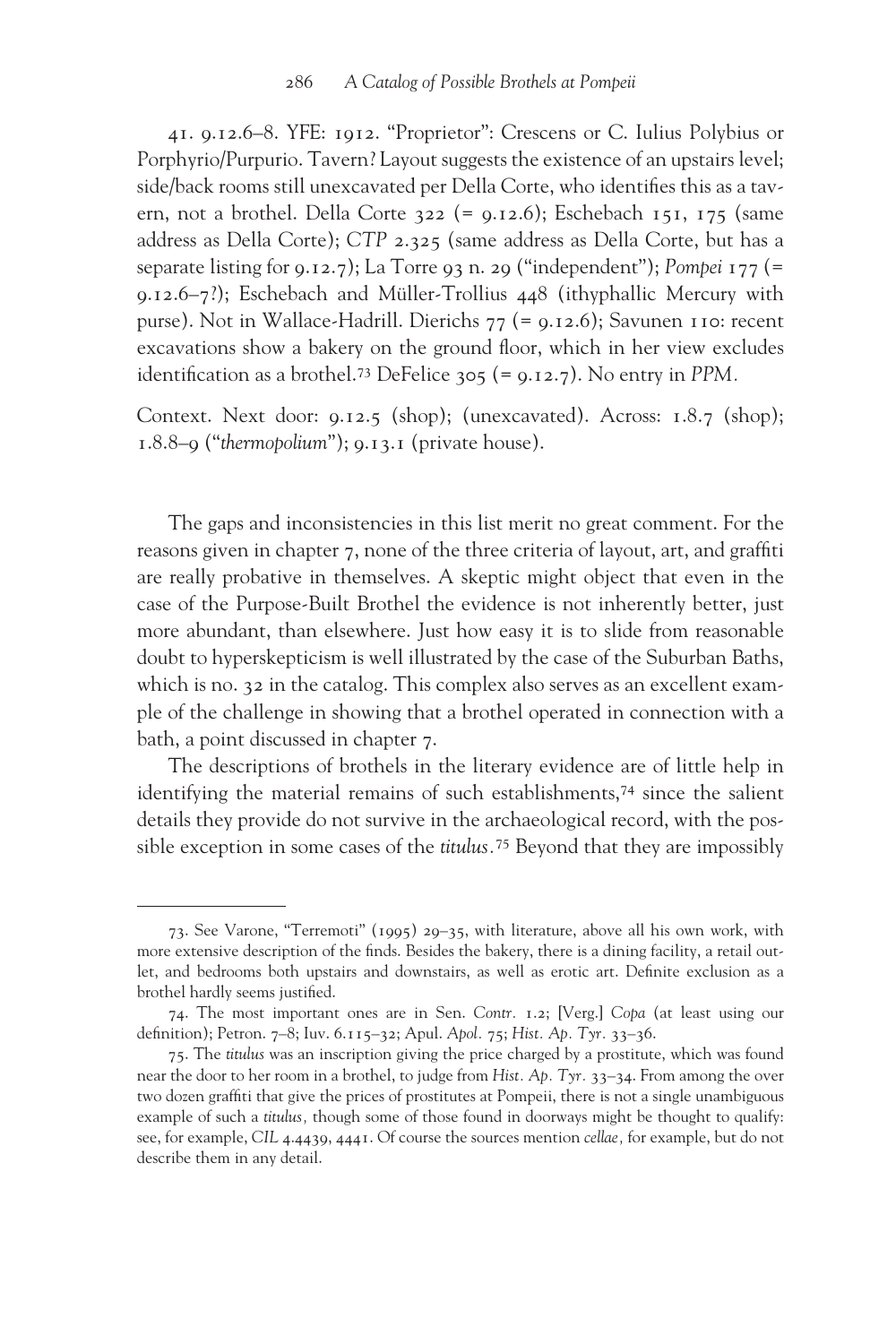vague—they are not really intended as full or accurate descriptions of brothels—and laden with clichés. They betray an upper-class sensibility about how dirty, smoky, and smelly brothels were, in other words, how low-class, rather than impart much information that is useful to us.<sup>76</sup> This does not mean, of course, that Roman brothels were clean, well-lit places, only that the literary evidence is inadequate to prove that they were not.

One index of the poverty of this literary evidence is that it does not allow us to conclude with absolute certainty that the concept of *lupanar* could embrace either *caupona* or *popina,* though it hardly excludes the possibility either.77 The best evidence comes from the least likely source, Apuleius's accusation that his enemy Herennius Rufinus turned his house into a brothel in order to prostitute his wife and daughter. $7<sup>8</sup>$  In this case we have an upperclass *domus* that is made to seem like a *lupanar,* but is not the real thing. In any case, we might take the alleged occupation of the *triclinium* by partyers (*comissatores*) to suggest that the on-site vending of drink might facilitate the holding of a *comissatio* in a brothel, though it hardly proves it.79

One instance where the literary and archaeological evidence actually aligns will give a fair idea of the absurd difficulties involved in identifying the remains of Roman brothels. In the *Story of Apollonius of Tyre,* the innocent Tarsia, immediately after her acquisition at auction by the pimp, is brought to a brothel, where she spies a golden statue of Priapus, adorned with jewels and gold trim.<sup>80</sup> When instructed by the pimp to pay homage to his patron deity, she asks him whether he hails from Lampsacus, Priapus's hometown. The question is obviously meant to betray her naiveté and her innocence. The pimp's reply drives this point home: "are you ignorant of the fact, wretched girl, that you have entered the house of a greedy pimp?"81

If we compare this incident with the adventures of Encolpius and Ascyltos, which are discussed in chapter 9, we see that knowledge about brothels was ideally differentiated by gender. The obliviousness that Petronius's heroes display in regard to their surroundings makes them look ridiculous, while Tarsia's ignorance guarantees her respectability and heightens the pathos of her

<sup>76.</sup> The same holds, of course, for *popinae, cauponae,* and so forth: see evidence in Chevallier, *Voyages* (1988) 75.

<sup>77.</sup> The presence of drunken clients proves nothing either way: Sen. *Contr.* 1.2.10. Nor does evidence for consuming food in a brothel: see chap. 2.

<sup>78.</sup> Apul. *Apol.* 75.

<sup>79.</sup> See the legal evidence discussed below in the text.

<sup>80.</sup> *Hist. Ap. Tyr.* 33.

<sup>81.</sup> *Hist. Ap. Tyr.* 33: "'ignoras, misera, quia in domum avari lenonis incurristi?'"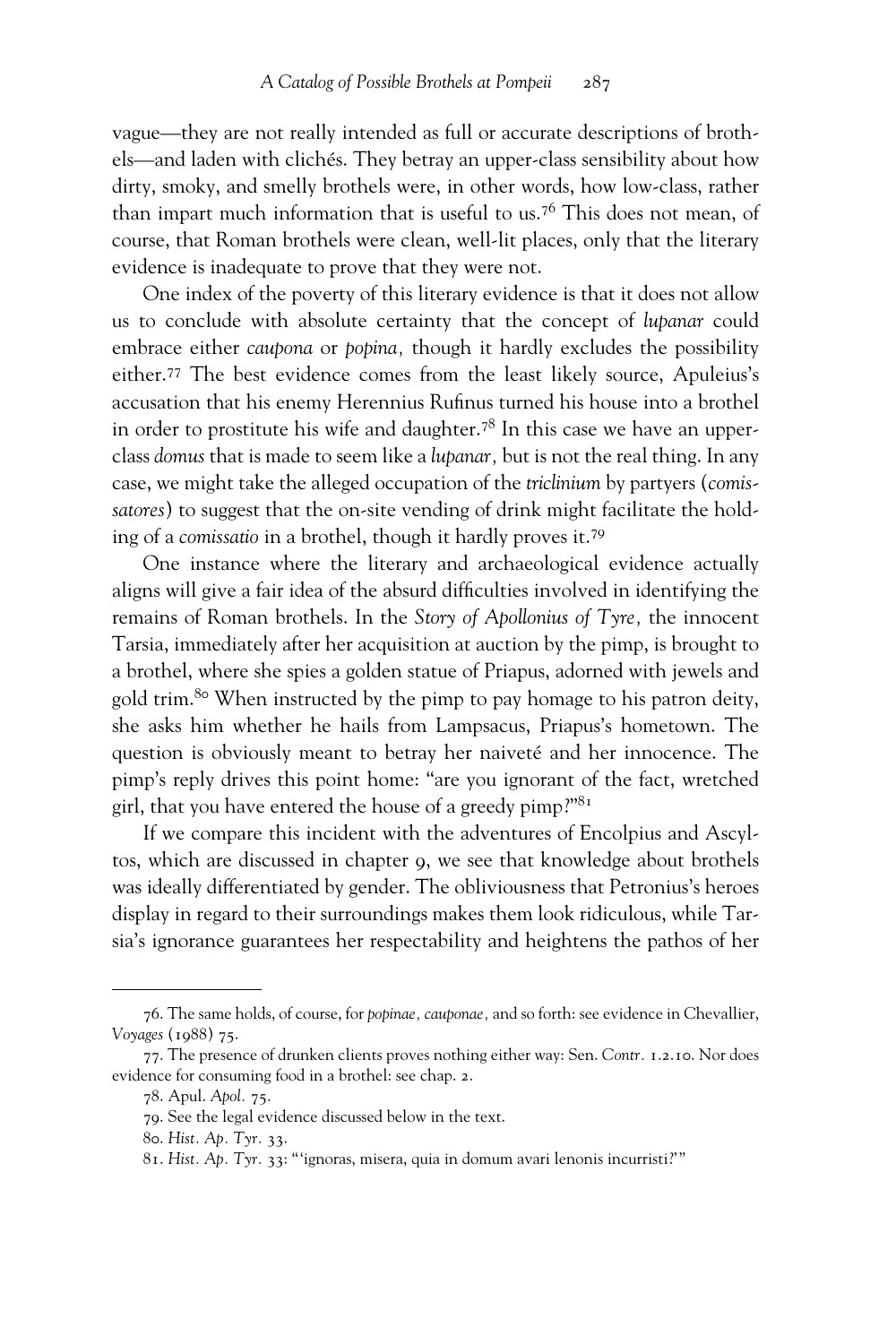situation. Her failure to recognize the statue of Priapus as a sign that she had been brought to work in a brothel suggests that this was an icon of such establishments, a premise that receives support from the double-barreled painted exemplar found on an interior wall of the Purpose-Built Brothel.<sup>82</sup> We would not of course expect to find a gold and jewel-encrusted specimen outside of a literary text.

Unfortunately, this cliché, even if it is echoed from time to time in the archaeological record, is of no more service in identifying the material remains of brothels than those which pepper the accounts of Petronius and the other literary sources. The reason should be obvious. Representations of Priapus and, more generally, the phallus, were found in a number of contexts, most of them having nothing to do with brothels. $83$  At the same time, it would be unreasonable to expect to see Priapus or the phallus in every brothel. We might conclude that while their presence is not irrelevant to identifying a building as a brothel, it is hardly probative, and their absence proves nothing. The two types of evidence, literary and archaeological, seem to pass each other like the proverbial two ships in the night.

Neither the archaeological nor the literary evidence in fact will allow us to distinguish with conviction a tavern, inn, or another form of lower-class dwelling from a brothel, unless the latter is purpose-built.<sup>84</sup> The scarce legal evidence is of a piece with this. In one passage, for example, the jurist Ulpian appears to distinguish *lupanaria* from other establishments in which prostitutes worked, but draws no legal consequences from this contrast, and we may even argue extends the concept of brothel, at least for specific ends at law.<sup>85</sup>

We must also concede that, given the problems in excavating, reporting, and preserving the material remains, we cannot in many cases distinguish with certainty a tavern from other types of shops.<sup>86</sup> By the same token, it is impos-

85. Ulp. D. 23.2.43 pr.; cf. 9; also Ulp. D. 3.2.4.2; Alex. Sev. C. 4.56.3 (a. 225). See the discussion in chaps. 1 and 7.

86. For Pompeii, see Gassner, *Kau݊den* (1986) 21, 37, 80 (and 2–7, 10, for ambiguous terminology); Jongman, *Economy* (1988) 169; for Ostia, see Girri, *Taberna* (1956) 3, 44.

<sup>82.</sup> See chap. 8.

<sup>83.</sup> For recent discussions of the place of the phallus in Roman erotic art, see the notes to chap. 7.

<sup>84.</sup> For inns, see 6.1.1, 6.2.4, 7.1.44–45, 7.11.11, 14, with Jashemski, "Copa" (1963/4), 6.7.15, with Packer, "Middle and Lower Class Housing" (1975) 136; 1.1.6–9, 1.2.24, 7.12.34–35, 1.11.16, 5.2.13, 6.9.1, 14, 6.14.35–36, with Packer, "Inns at Pompeii" (1978). Still more examples in Ruddell, *Business* (1964). For rental housing at Pompeii, see now Pirson, "Rented Accommodation" (1997); Pirson, *Mietwohnungen* (1999). I am not certain that rental housing can be effectively distinguished from inns, and so forth. Pirson ("Rented Accommodation," 166 n. 7) excludes from consideration "the letting-out of single rooms on a short-term basis." How can we be certain that subletting did not occur on the premises he does examine?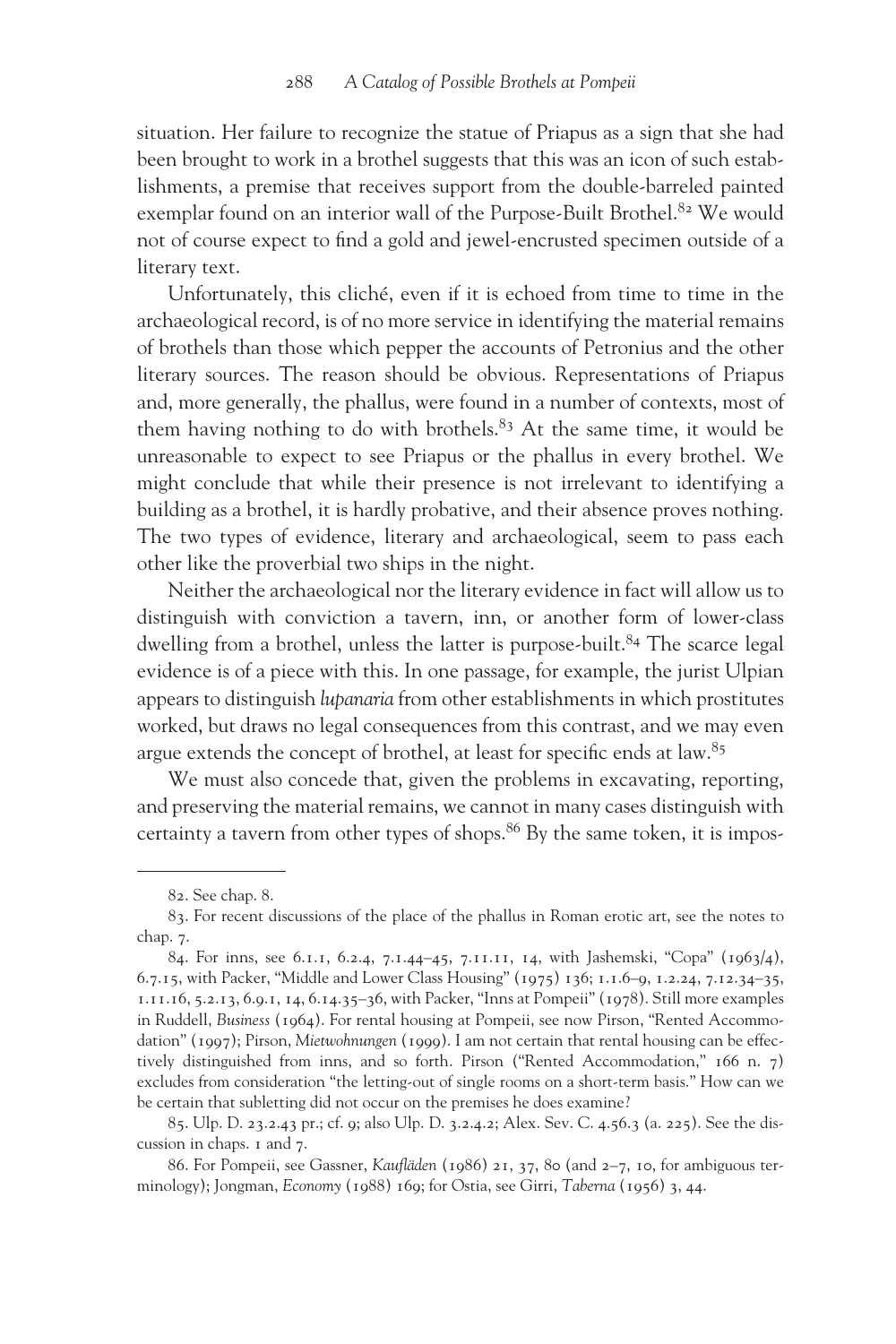sible to know how many brothels are missing from the list given above.<sup>87</sup> Even so, it is disappointing how little attention archaeologists have paid to the brothel, especially given the general interest in ancient sexuality that classicists have shown since the 1970s. We still must rely on Matteo Della Corte, whose identifications of Pompeian buildings are widely mistrusted, for the most extensive analysis—as brothels—of the physical remains for too many of these places.

It is not simply a matter of a careful, scientific reexamination of the physical remains and/or their (re)publication according to the more exacting standards that now prevail. The re-excavation of sites is unlikely to turn up much new sexual graffiti or erotic art, though finds of this kind are not utterly impossible. What is more likely to bear fruit and so what is urgently needed is the careful evaluation of the use of space in venues where prostitution has been suspected, always with the understanding that the absence of masonry beds proves little in itself. Disagreement over the identification of individual brothels is inevitable, but such dissension should be regarded as salutary in an environment where absolute certainty is usually impossible. The challenge to archaeologists, in particular to Pompeianists, is simply to raise the issue, presenting the evidence in a manner that allows nonspecialists, such as social historians interested in Roman sexuality, to decide for themselves how convincing they find a conclusion, whether negative or positive, about the presence of a brothel on a given site. It is regrettable to see how often, even in excellent publications of very recent vintage, the question is never raised or, if it is raised, it is summarily dismissed.<sup>88</sup>

For that reason, it is risky to attempt to go further. All the same, a tentative list, set forth pending direct inspection of the material remains and correction by my betters, may be useful. I consider the following candidates to be "more likely" as brothels: cat. nos. 1, 2, 5, 6, 8, 10, 11, 12, 14, 18, 19, 20, 22, 23, 24, 25, 26, 27, 29, 30, 31, 32, 36, 37, 38, 40.<sup>89</sup> The total is twenty-six

89. For the application of the criteria, one should consult the individual entries. I note here only that I tend to weigh the graffiti containing prices as heavily as Wallace-Hadrill does the "hic

<sup>87.</sup> These may include entire subtypes that have in part or largely vanished, such as the *caupona* with upstairs brothel. See, for example, 7.12.15–16, with Franklin, "Games and a *Lupanar*" (1985/6) 320. Pirson's work on rental accommodation at Pompeii, *Mietwohnungen* (1999) contains a wealth of information, no small part of which may be of service in the identification of brothels.

<sup>88.</sup> The superbly documented Pugliese Carratelli, *Pompei* (1990–1999) is, apart from scattered exceptions, disappointingly reticent on the subject of brothel-identification in regard to the buildings that fall within its scope. The very few close reexaminations of already excavated sites that have been conducted in recent years at Pompeii, though in most respects exemplary, are also disappointing in this one respect. See nos. 4, 5, 6 in the catalog. For less recent and somewhat better treatment of this type, though it still leaves something to be desired, see cat. nos. 29, 30.